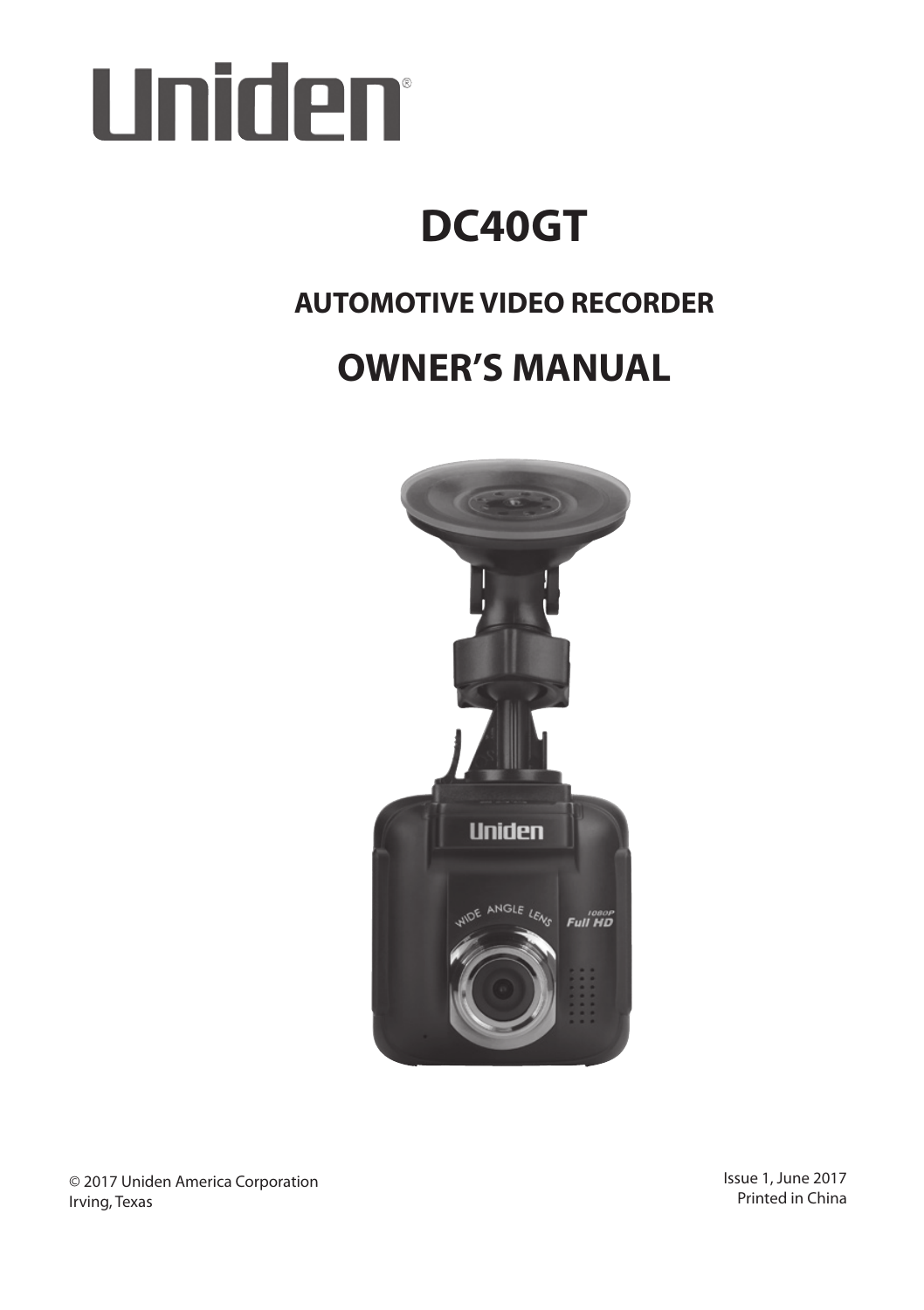# **SAFETY CONSIDERATIONS**

This product is not waterproof. Do not expose it to rain or moisture.

This product is intended for use in a motor vehicle. Don't install the device where it will block the driver's view of the road or side mirrors. Do not install it where it will interfere with airbag deployment

Pay attention to the road! Don't operate or focus on any device while driving.

Be sure the camera lens is kept clean and there is nothing blocking it.

Don't leave the device in direct sunlight or where temperatures could go above 140° F (60° C) for a long period of time.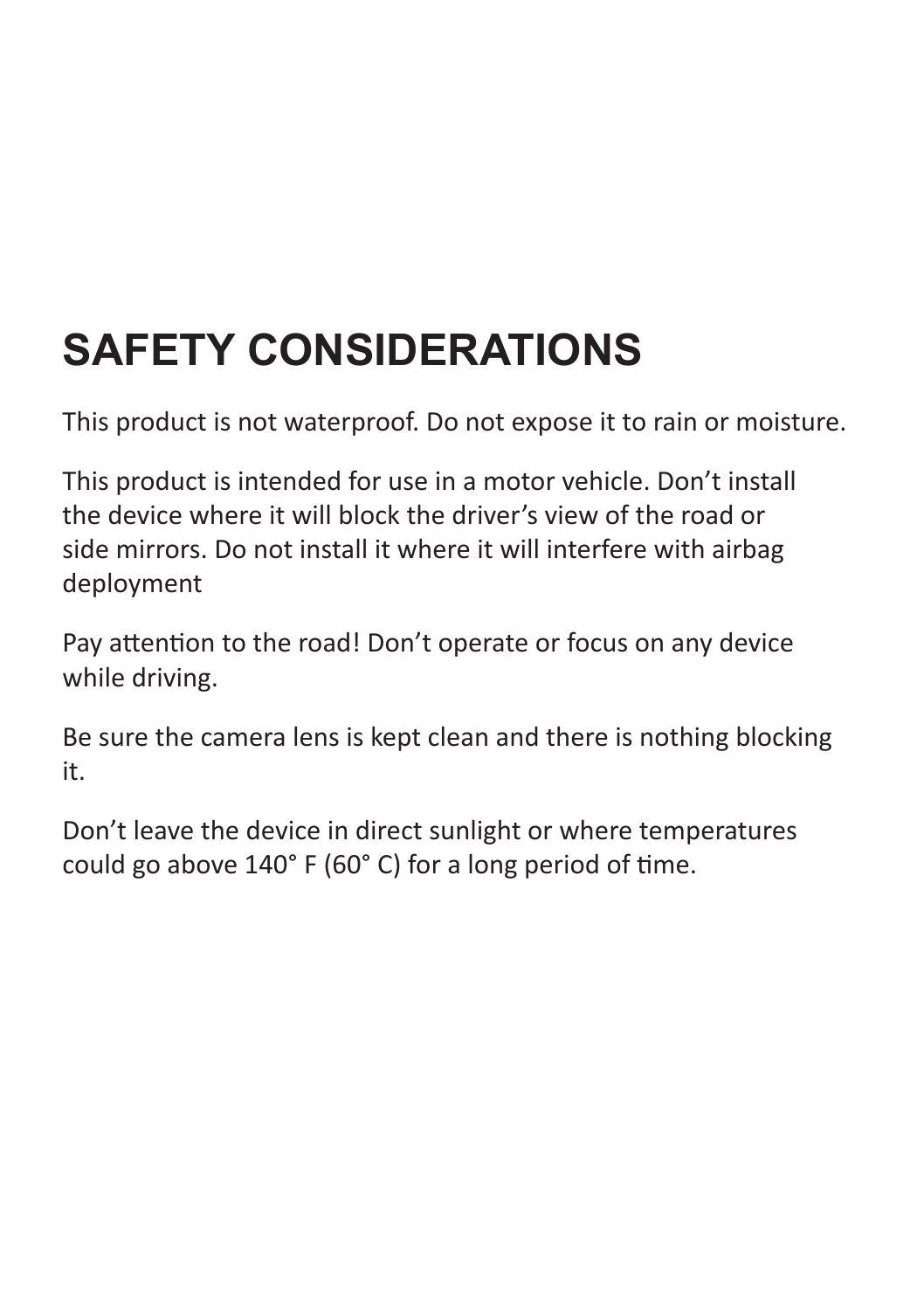# **CONTENTS**

| DC40GT INSTALLATION AND SETUP4 |  |
|--------------------------------|--|
|                                |  |
|                                |  |
|                                |  |
|                                |  |
|                                |  |
|                                |  |
|                                |  |
|                                |  |
|                                |  |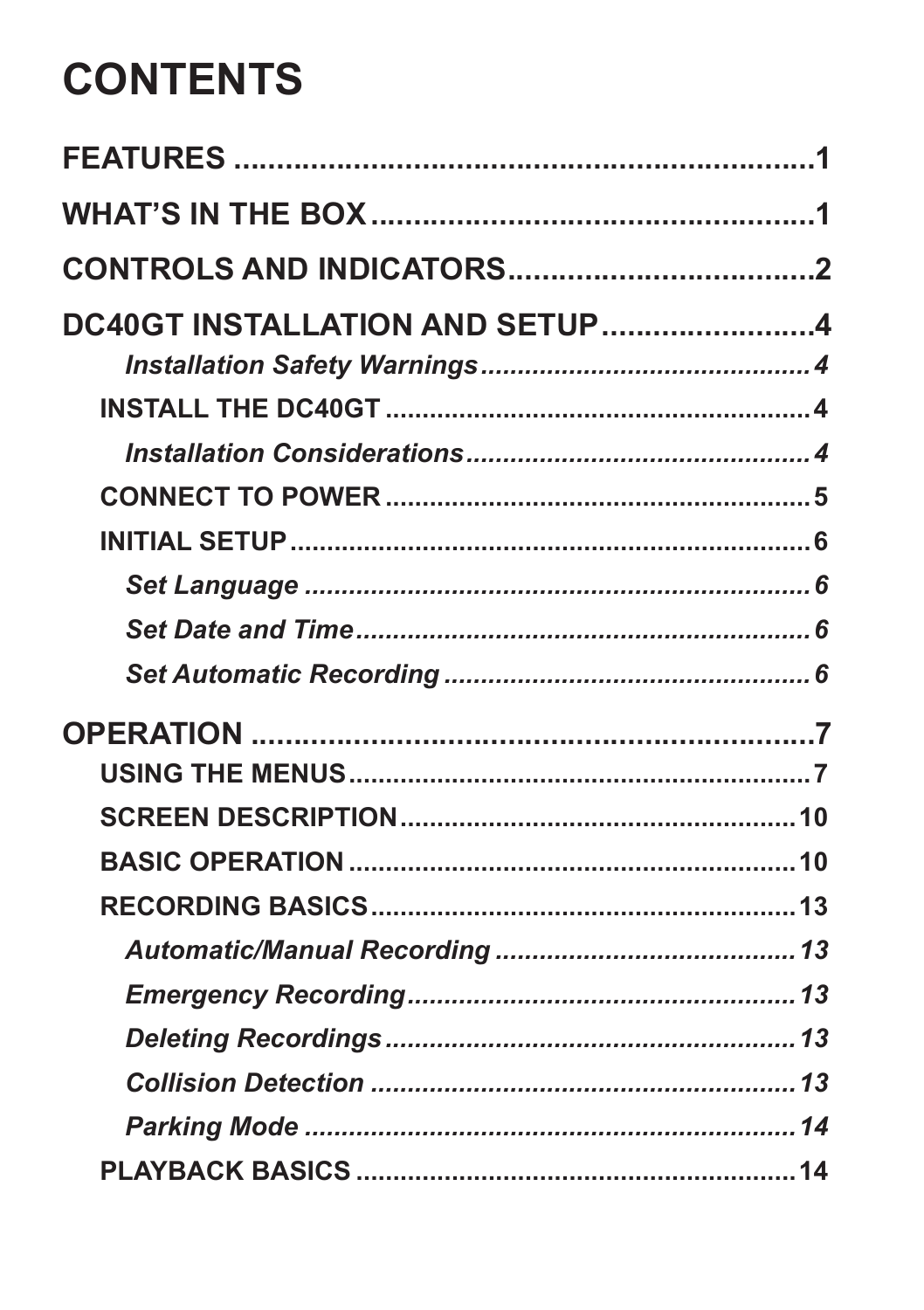| RED LIGHT/SPEED CAMERA ALERTS 16   |  |
|------------------------------------|--|
|                                    |  |
|                                    |  |
| <b>FCC PART 15/INDUSTRY CANADA</b> |  |
|                                    |  |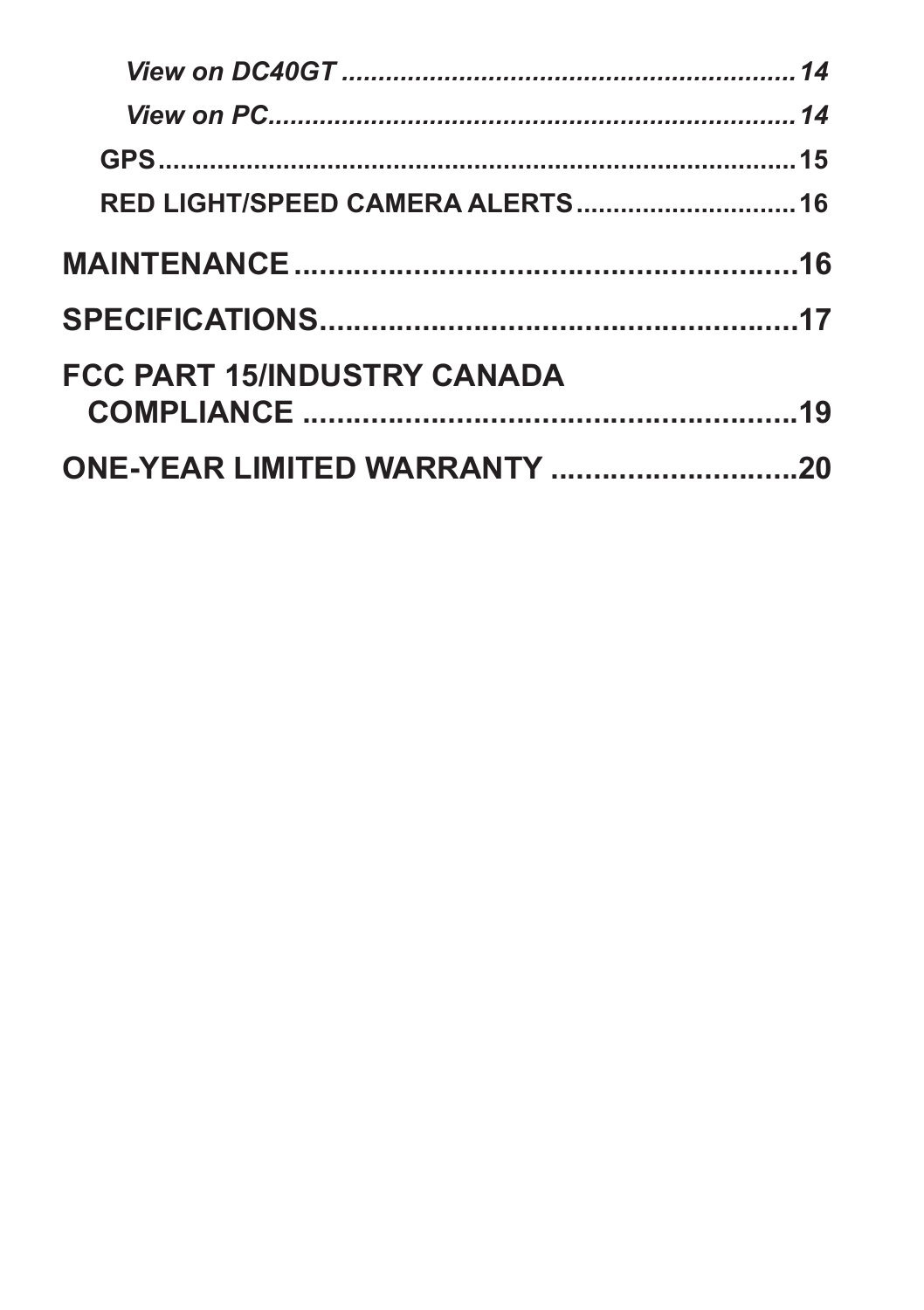# **DC40GT OWNER'S MANUAL**

# **FEATURES**

- Plug and Play
- 1080p @ 30fps
- 155° Wide Angle
- 2.4" LCD screen size
- G-Sensor with Collision Detection
- F/1.8 Lens
- Loop Recording
- Built-In Microphone
- Recording to microSD card
- Parking Mode
- Built-In GPS
- GPS Location Recording
- PC Software (including DVR player and G Sensor Display)
- Red Light Camera Alert
- Speed Camera Alert

# **WHAT'S IN THE BOX**

Camera/Recorder Car Adapter 16G microSD card

Windshield Mount Owner's Manual

*If any items are missing or damaged, get answers 24/7 at our website: www.uniden.com***.**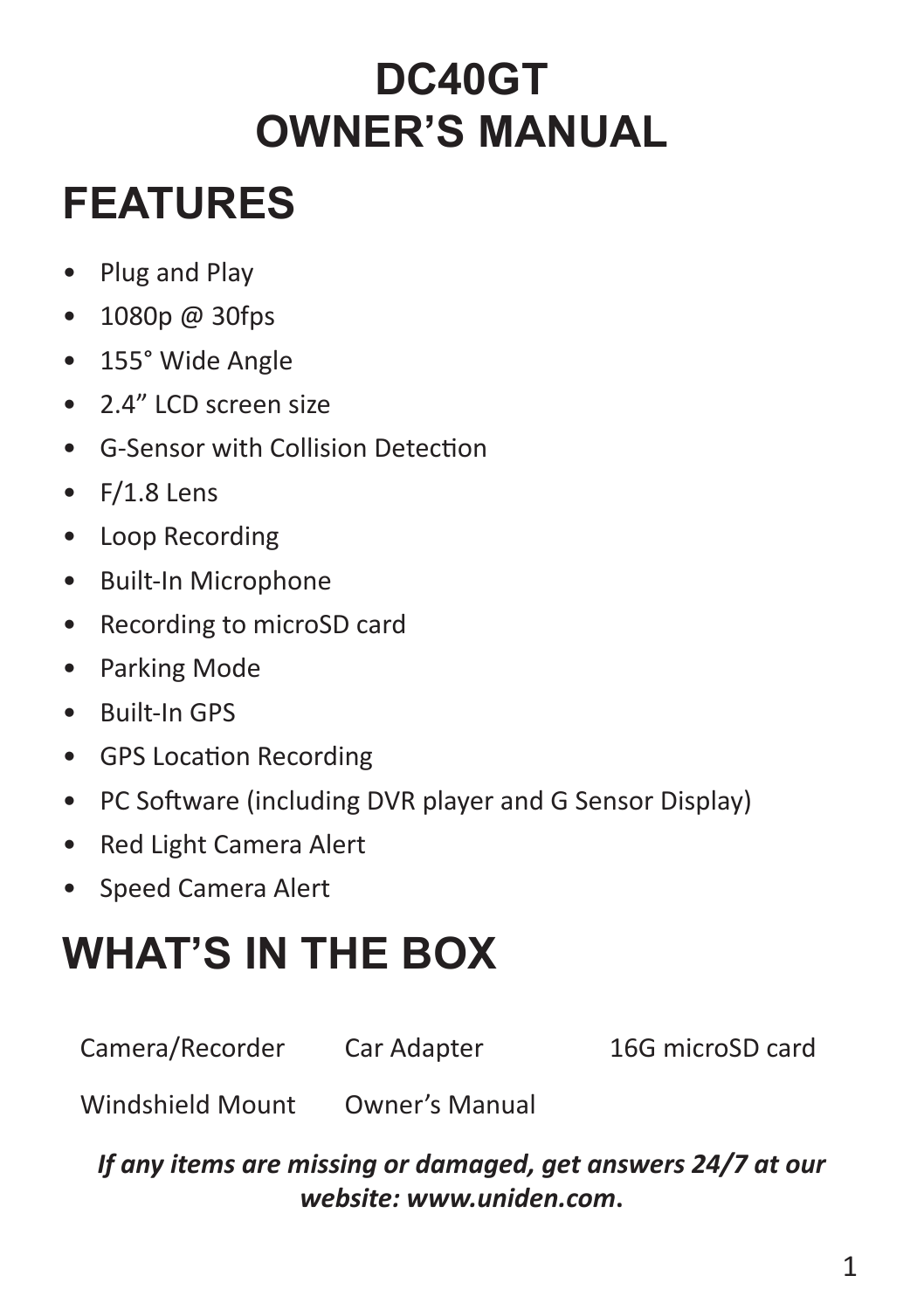# **CONTROLS AND INDICATORS**



| <b>Item</b>     | <b>Function</b>                                                                                                                                                                      |
|-----------------|--------------------------------------------------------------------------------------------------------------------------------------------------------------------------------------|
| AV Output       | Connect your device to your television to view<br>recorded files (AV cable not included).                                                                                            |
| MiniUSB Port    | Connects the device to the power source.                                                                                                                                             |
| Menu            | Accesses the Menu system.                                                                                                                                                            |
| LFD             | Green: Standby mode<br>Red: Recording mode                                                                                                                                           |
| DOWN $(\nabla)$ | In Menus: Selects next item in list.<br>In Playback mode: Selects the next file.<br>In Standby mode: Accesses File<br>Management/Playback menu.<br>While Recording: Stops recording. |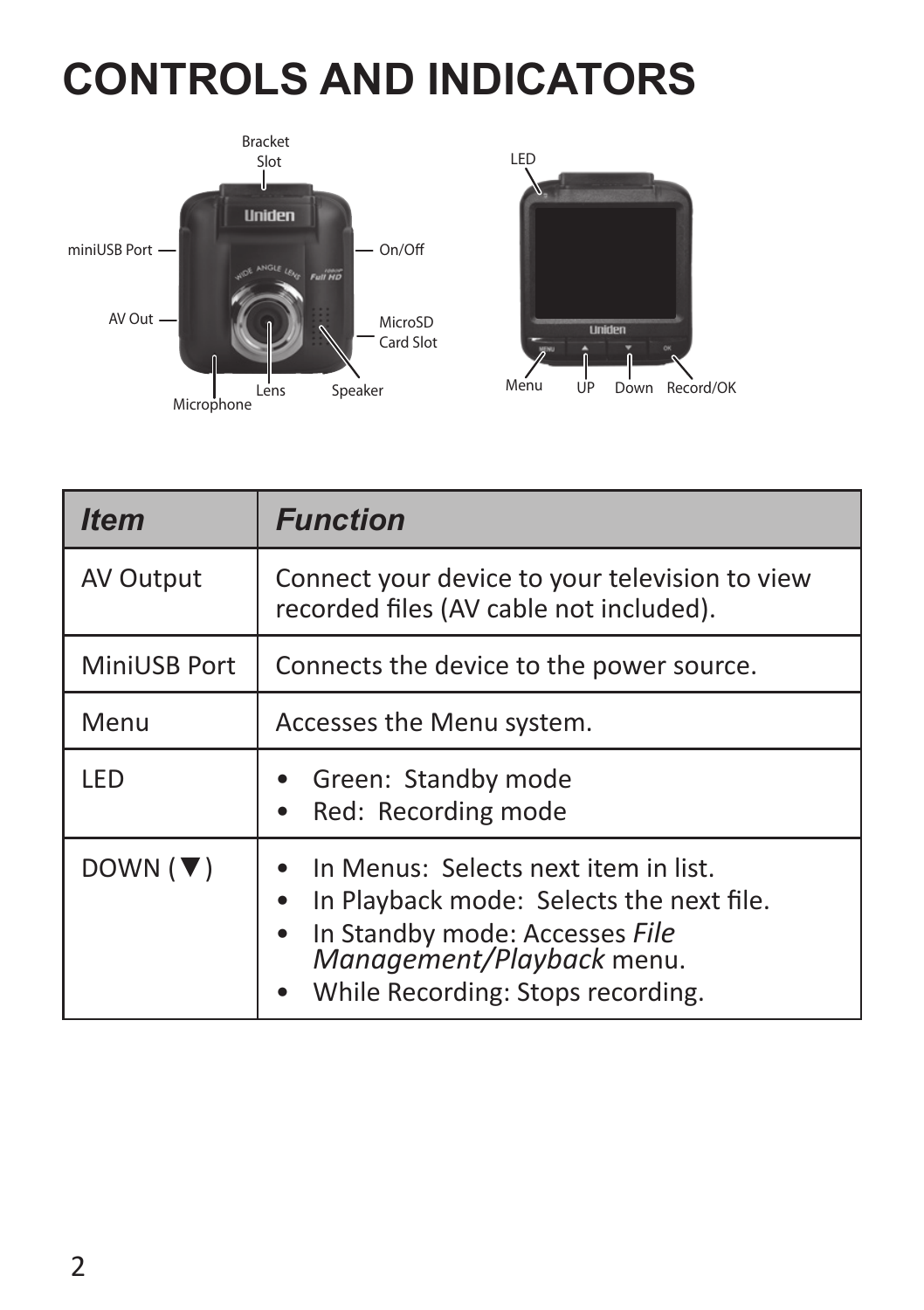| <b>Item</b>         | <b>Function</b>                                                                                                                                                                                                                                                                                                                       |
|---------------------|---------------------------------------------------------------------------------------------------------------------------------------------------------------------------------------------------------------------------------------------------------------------------------------------------------------------------------------|
| UP(A)               | In Menus: Moves selection up in the list.<br>In Playback mode: Selects the previous file.<br>In Standby mode: Takes a snapshot of the<br>current image.<br>While recording: Press to take a snapshot of<br>the current image.<br>While recording: Press and hold to add a<br>GPS position to the list of manually added<br>positions. |
| Record/OK           | • Press to begin recording.<br>In Menus: Press to accept selection.<br>In Playback mode: Pauses and resumes video<br>playback.<br>While Recording: Tags current recording as an<br>emergency file and stores in the Emergency<br>folder.<br>• While viewing a snapshot: Press to delete.                                              |
| SD Card Slot        | Insert microSD card here to record video files.                                                                                                                                                                                                                                                                                       |
| Power $(\boxtimes)$ | Press and hold to turn the unit on or off.                                                                                                                                                                                                                                                                                            |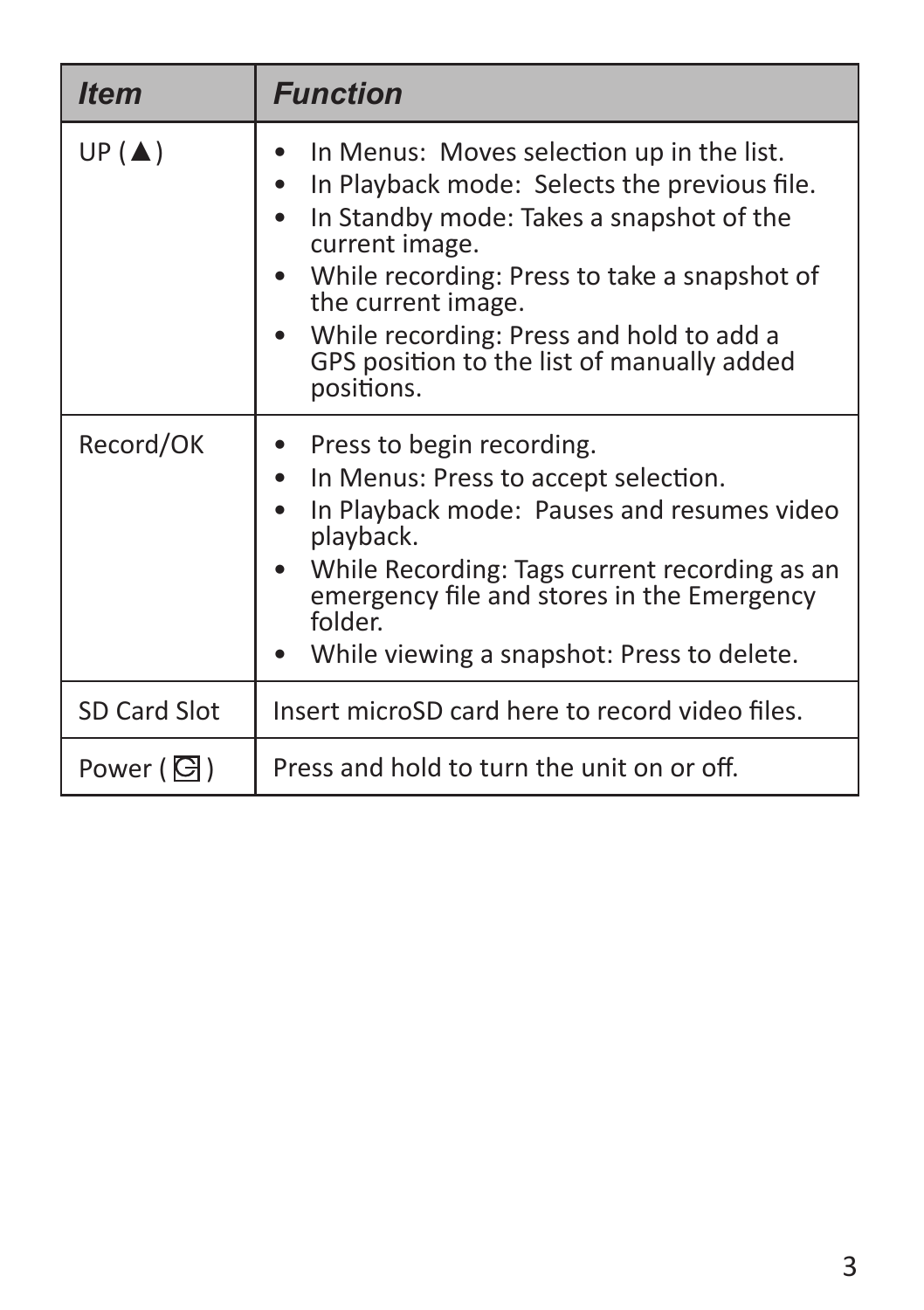# **DC40GT INSTALLATION AND SETUP**

#### *Installation Safety Warnings*

*WARNING! Failure to comply with the following warnings could result in an accident or collision, resulting in death or serious injury.*

*Do not obstruct the driver's view or the operation of the vehicle itself.*

*Do not place it unsecured on the dashboard or in front/above an airbag.*

*Do not mount the camera where it will become a distraction if it becomes loose.*

*Do not attempt to operate the camera while driving. If you need to access the DC40GT to change settings, etc., pull off the road in a safe manner to do so.* 

*Some state laws prohibit drivers from mounting anything on the windshield, or restrict mounting to specific areas of the windshield. It is the owner's responsibility to mount the DC40GT in compliance with local laws.*

### **INSTALL THE DC40GT**

#### *Installation Considerations*

- Install the device in the area around the rear view mirror.
- Be sure the device is installed where the windshield wipers can clear the windshield in front of the lens.
- Do not install on colored or heavily tinted windshield. The coloring may affect recording quality.
- Clean the windshield area where you plan to install the bracket. Be sure it is clear of dust and dirt.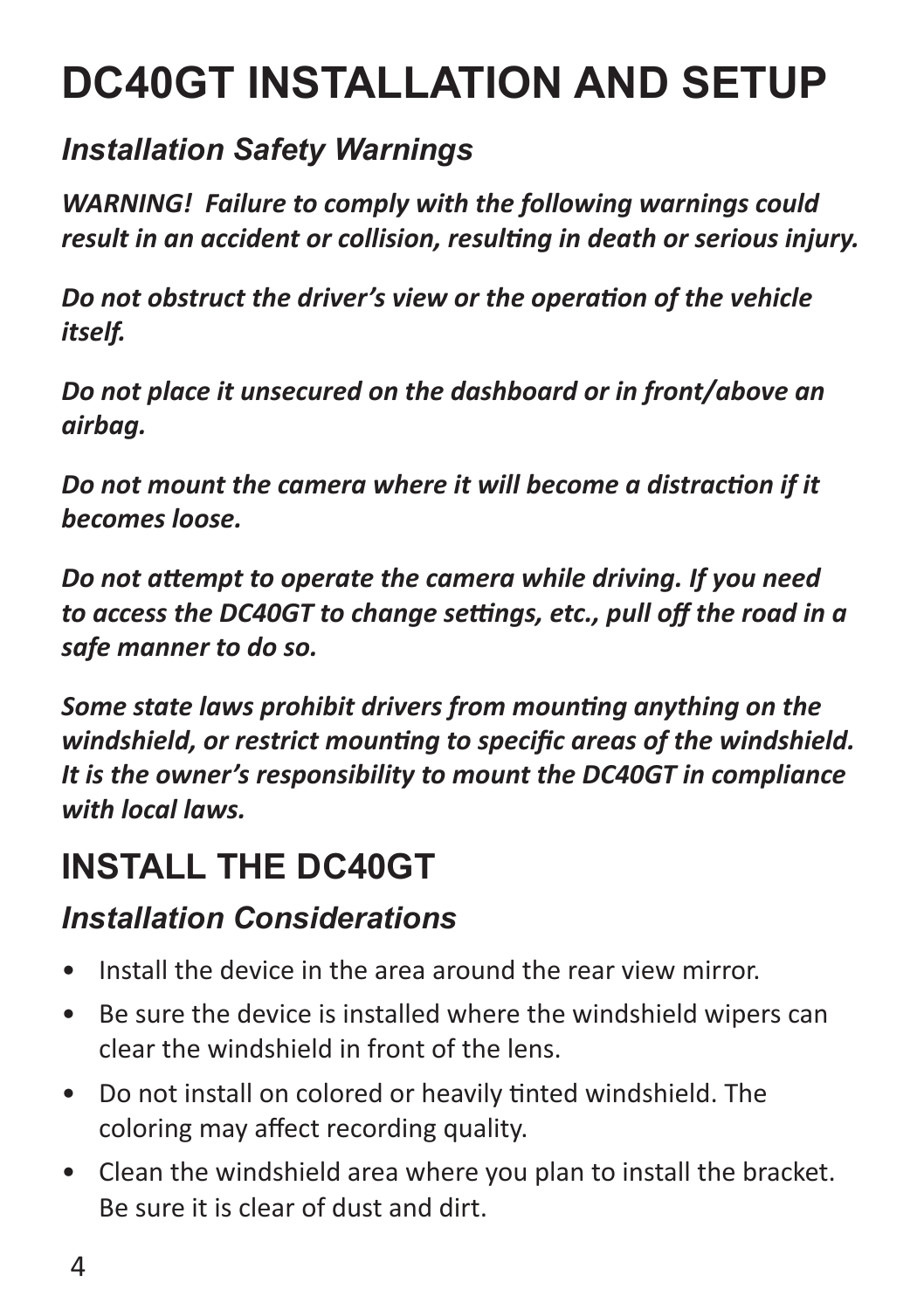- 1. Insert microSD card into device.
- 2. Format microSD card (*Menu/File Management/Format*).
- 3. Insert the bracket connector into the bracket slot on top of the device. Slide it across the slot until it clicks into place.
- 4. Press bracket suction cup against the windshield. Lower the bracket suction clamp.
- 5. Adjust the camera position and tighten the adjustment knob.



6. To remove the bracket from the windshield, hold the device securely and raise the bracket suction clamp. The device should release from the windshield.

## **CONNECT TO POWER**

- 1. Connect the car adapter's miniUSB plug to the DC40GT's miniUSB port.
- 2. Connect the cigarette lighter adapter plug to the vehicle's cigarette lighter port.
- 3. The device turns on. A red light indicates the device is recording; a green light indicates the device is in stand-by mode.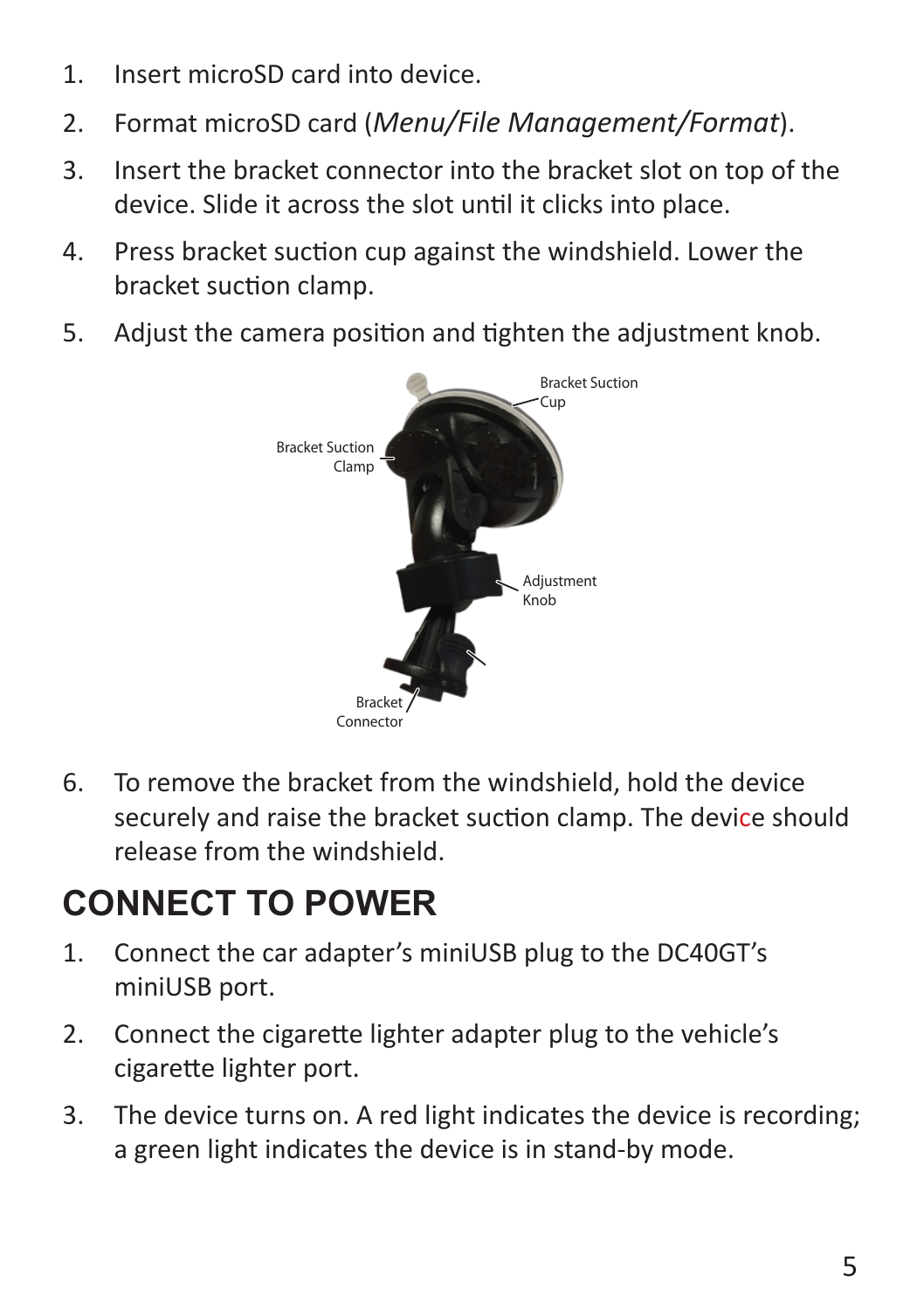In certain models of cars, the cigarette lighter keeps providing power even when the engine is off. Be sure to remove the car charger or disconnect the device when leaving the vehicle to prevent draining the vehicle battery. Check your vehicle's owner's manual to determine if this applies to your vehicle.

## **INITIAL SETUP**

### *Set Language*

Follow these procedures if you need to change the language on your device.

- 1. Press *MENU* to access the Menu system.
- 2. Press ▼ to scroll to *System Setting* if necessary and then press *OK*.
- 3. Press ▼ to scroll to *Language* then press *OK*.
- 4. Press ▲/▼to scroll to the desired language and press *OK* to select it.
- 5. Press *MENU* to leave that Menu page.

#### *Set Date and Time*

The DC40GT receives date and time information from the GPS satellite if the time zone setting (UTC) is NOT set to OFF. If the UTC is set to OFF, the device will then look for a manually-set date and time. Set the date and time through *System Setting/DateTime*.

#### *Set Automatic Recording*

Activate the Automatic Recording function to have the device start recording when the vehicle's engine is turned on. Activate the function before using the device.

- 1. Press *MENU* to access the Menu system.
- 2. Press ▼to scroll to *Video Setting* and press *OK*.
- 6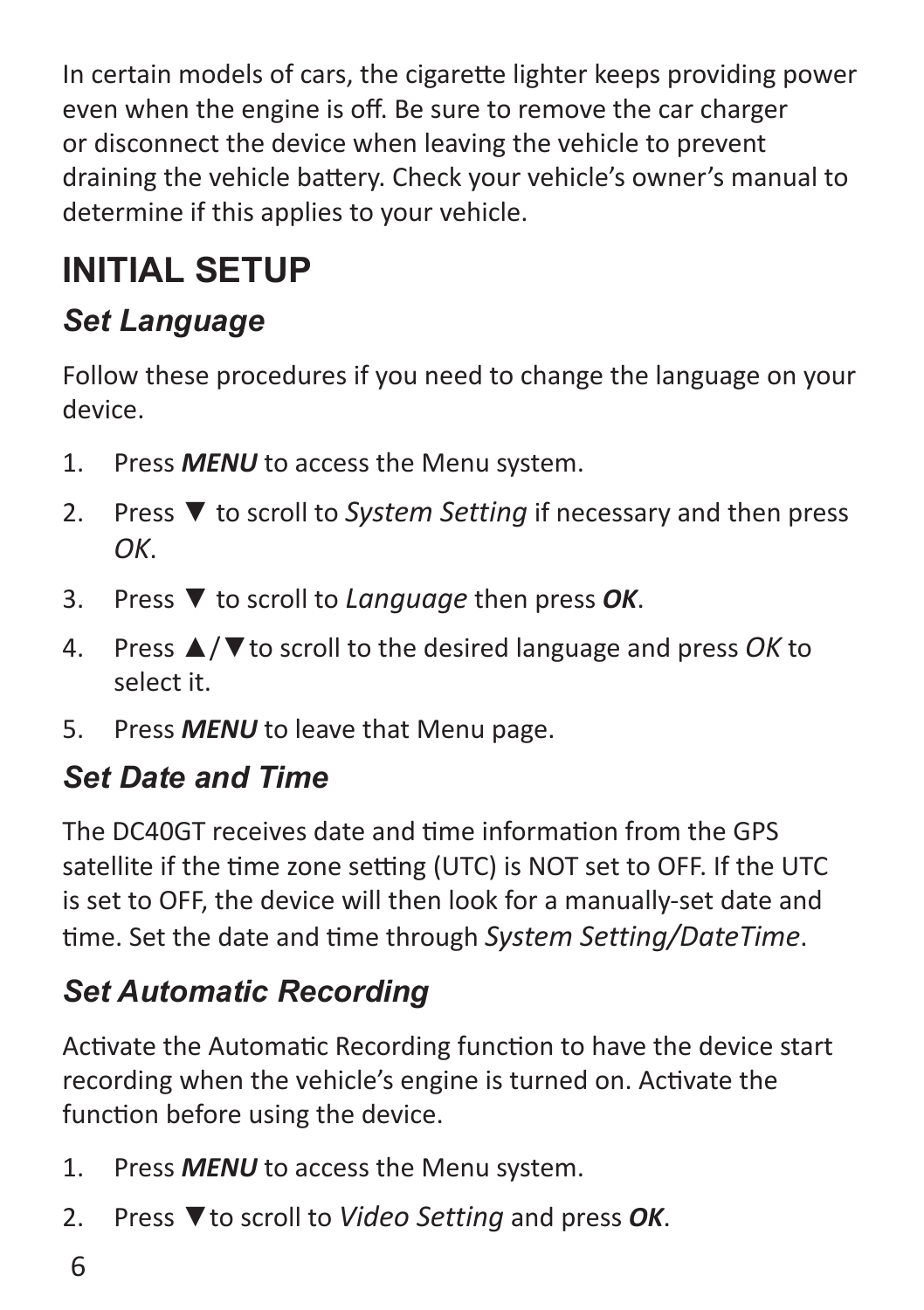- 3. Scroll to *Auto Record* and press press *OK*.
- 4. Scroll to *On* and press *OK.*
- 5. Press *MENU* to leave that Menu page.

# **OPERATION**

## **USING THE MENUS**

Press **MENU** to access the Menu system. Use **▲** and ▼ to scroll through the selections and press *OK* to accept that selection.

| <b>System Setting</b>           |                                                                    |  |
|---------------------------------|--------------------------------------------------------------------|--|
| Date Time                       | Adjust the device's date/time (see page 6).                        |  |
| Screen Setting                  | Set when the screen goes into Sleep mode.                          |  |
| Sound Setting                   | Adjust notification volume and turns audio<br>recording ON or OFF. |  |
| Language                        | Set language to English, French, or Spanish.                       |  |
| Default Setting                 | Return the unit to default settings.                               |  |
| <b>GPS Setup</b>                |                                                                    |  |
| Satellite Setting               | Adjusts the time zone.                                             |  |
| Camera Alert                    | Adjust alert notification style (Tone, Voice, or<br>Off).          |  |
| Speed Unit                      | Set speed measurement to miles per hour or<br>kilometers per hour. |  |
| DST (Daylight<br>Saving Time)   | Turn Daylight Saving Time ON or OFF.                               |  |
| <b>Current Speed</b><br>Display | Turn on to show current speed on LCD screen.                       |  |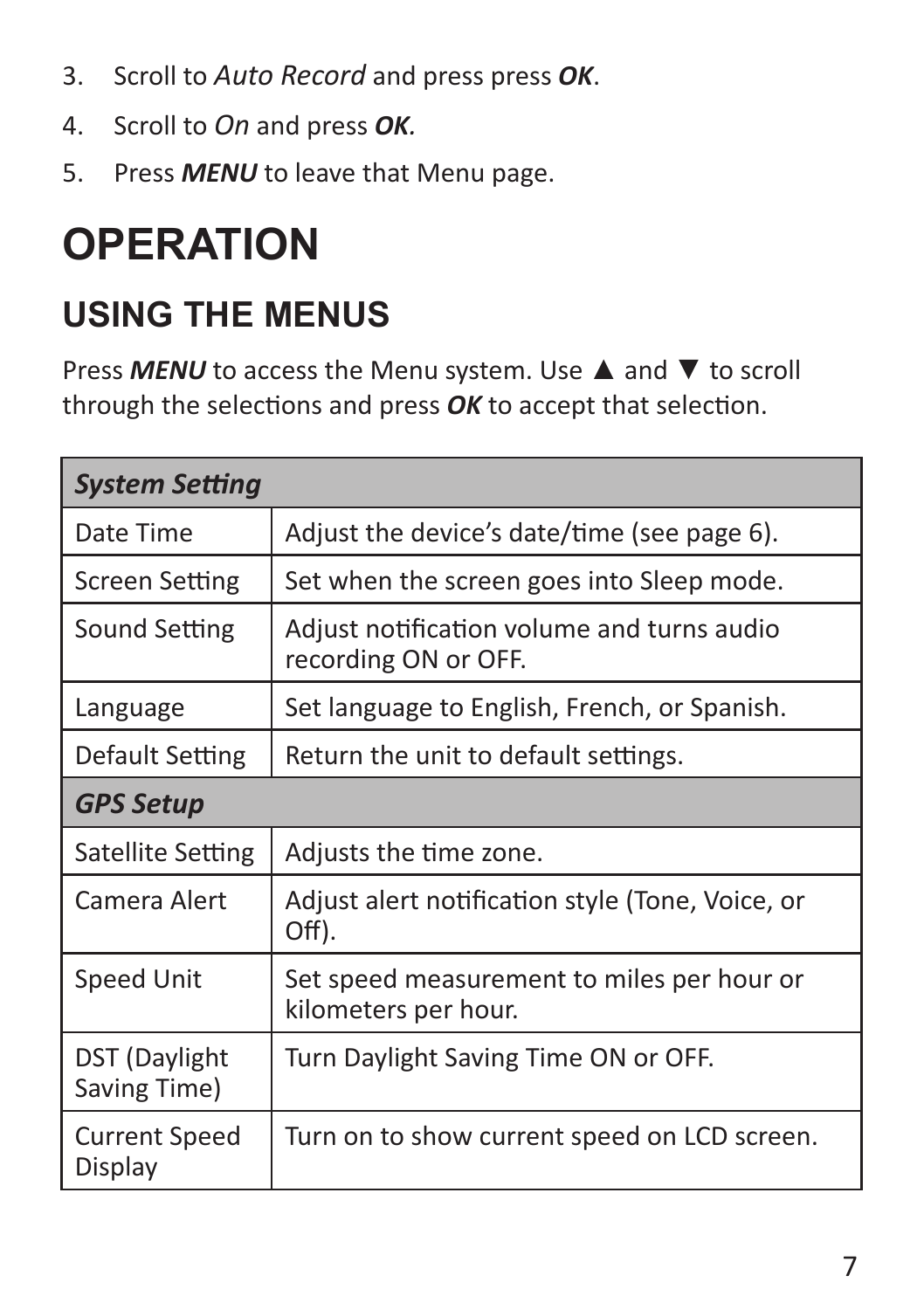| Overspeed<br>Alert<br>Tolerance       | The Overspeed Alert Tolerance adds extra mph<br>(kph) to the upper speed set in Overspeed Alert<br>Management. This speed buffer gives the driver<br>a little bit of a buffer while driving. Once the<br>vehicle exceeds this buffer, the device sends a<br>warning tone. For example, if Overspeed Alert<br>Management is set to 40 mph and Overspeed<br>Alert Tolerance is set to 6 mph, a warning tone<br>sounds when the vehicle is traveling at over<br>46 mph.<br>Overspeed alert buffers are 3, 6, 9, 12 mph or<br>off (0 mph). |
|---------------------------------------|----------------------------------------------------------------------------------------------------------------------------------------------------------------------------------------------------------------------------------------------------------------------------------------------------------------------------------------------------------------------------------------------------------------------------------------------------------------------------------------------------------------------------------------|
| My Locations                          | Add/delete speed camera points.                                                                                                                                                                                                                                                                                                                                                                                                                                                                                                        |
| Overspeed<br>Alert Mgmt.              | This setting is the speed you want the vehicle<br>to stay under. For example, if you set this to 40<br>mph, the device gives you an alert tone when<br>you go over 40 mph. You can add a few mph<br>over this setting through the Overspeed Alert<br>Tolerance field as a buffer.                                                                                                                                                                                                                                                      |
| Video Setting                         |                                                                                                                                                                                                                                                                                                                                                                                                                                                                                                                                        |
| ImageSize                             | Choose recording size:<br>1080P/30fps<br>720P/60fps<br>٠<br>720P/30fps<br>٠                                                                                                                                                                                                                                                                                                                                                                                                                                                            |
| Auto Record                           | If set to On, recording starts automatically when<br>the device turns on.                                                                                                                                                                                                                                                                                                                                                                                                                                                              |
| Record Time                           | Select 2/3/5-minute recording interval for<br>circular recording purposes.                                                                                                                                                                                                                                                                                                                                                                                                                                                             |
| Date Stamp                            | Turn date stamp on video on or off.                                                                                                                                                                                                                                                                                                                                                                                                                                                                                                    |
| <b>WDR</b><br>(Wide Dynamic<br>Range) | Turn WDR on and off to balance an image's<br>brightness/darkness levels.                                                                                                                                                                                                                                                                                                                                                                                                                                                               |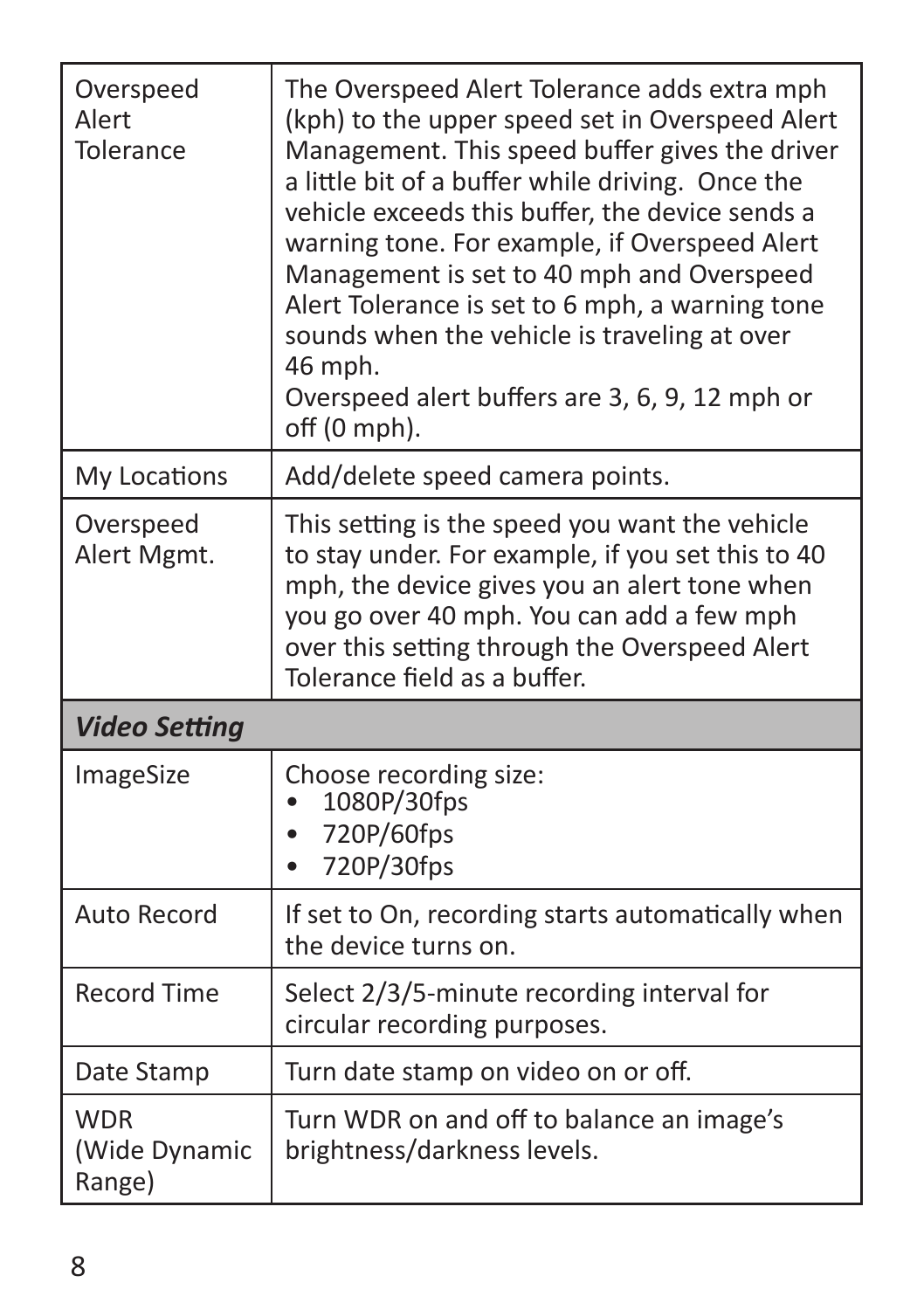|                        | <b>Function Setting</b>                                                                                                                                                                                                                                                                   |  |
|------------------------|-------------------------------------------------------------------------------------------------------------------------------------------------------------------------------------------------------------------------------------------------------------------------------------------|--|
| Collision<br>Detection | Adjust G-Sensor sensitivity (High, Medium,<br>Low, Off).                                                                                                                                                                                                                                  |  |
|                        | When the DC40GT is in Parking Monitor mode,<br>if a collision occurs at the minimum G-Sensor<br>level set, the DC40GT begins recording and<br>tags that recording as an emergency file. (If the<br>device is already recording, it will tag that video<br>fragment as an emergency file.) |  |
| Parking Mode           | When the vehicle is parked and Parking<br>mode is set to either Motion Detection or<br>Parking Monitor, the device monitors motion<br>or collision. When recording an event, it will<br>record for 10 seconds (motion) or 60 seconds<br>(colliision). Refer to page 14 for more details.  |  |
| EV (Exposure<br>Value) | Range = $-2, -1, 0, +1, +2$                                                                                                                                                                                                                                                               |  |
| Delayed<br>Shutdown    | Delays shutdown after the vehicle turns off for<br>10 sec. if enabled.                                                                                                                                                                                                                    |  |
| Frequency              | Set frequency to either 50Hz or 60Hz. Default<br>for US/Canada is 60Hz.                                                                                                                                                                                                                   |  |
| <b>File Management</b> |                                                                                                                                                                                                                                                                                           |  |
| Playback               | Play back video and display photos.                                                                                                                                                                                                                                                       |  |
| <b>File Delete</b>     | Erase video or photos.                                                                                                                                                                                                                                                                    |  |
| Format                 | Erase all files on memory card.                                                                                                                                                                                                                                                           |  |
| Version                | Display firmware version and speedcam<br>database version.                                                                                                                                                                                                                                |  |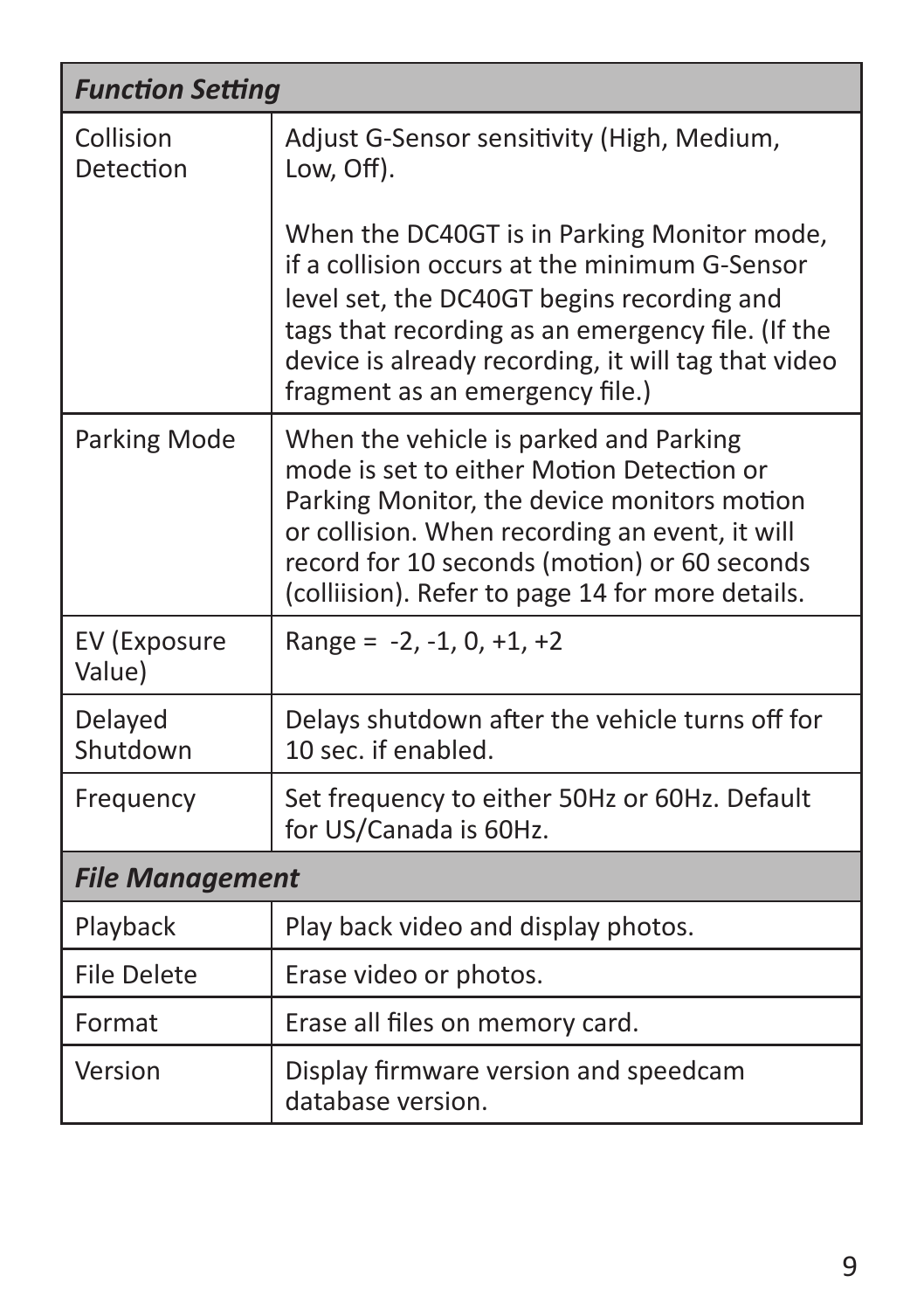## **SCREEN DESCRIPTION**

The following images define the icons seen on the live screen and the recording screen. The 4 icons on the bottom of the screen correspond to the 4 keys on the device (see page 2).



The icons on the bottom of the screen are above the keys across the bottom of the device. To activate one of these 4 screen icons, press the corresponding button below the icon.

### **BASIC OPERATION**

| HOWDO1?                     | DO THIS                                                                |
|-----------------------------|------------------------------------------------------------------------|
| Turn the device on          | To turn on the device, press $\ominus$ on the side<br>of the unit.     |
| Start and stop<br>recording | • To start recording, press OK.<br>To stop recording, press $\nabla$ . |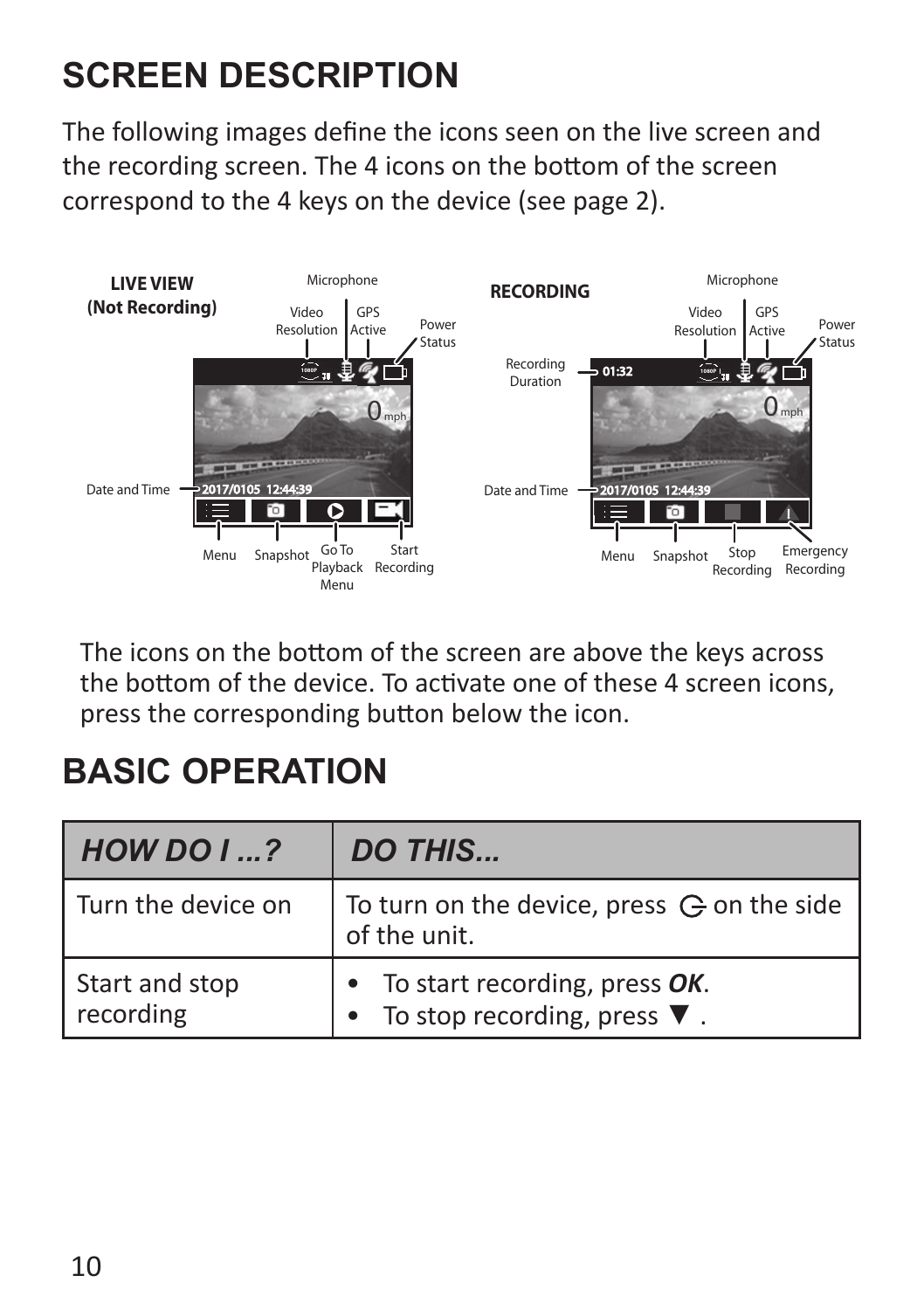| HOWDO1?                                     | DO THIS                                                                                                                                                                                                                                                                                                                                                                                                             |
|---------------------------------------------|---------------------------------------------------------------------------------------------------------------------------------------------------------------------------------------------------------------------------------------------------------------------------------------------------------------------------------------------------------------------------------------------------------------------|
| Start an emergency<br>recording             | If the DC40GT is not recording, press OK<br>to begin recording. Press OK again to<br>lock and mark that file as an emergency<br>recording.<br>If the DC40GT is already recording, press<br>OK once to lock and mark that file as an<br>emergency recording.                                                                                                                                                         |
| Take snapshots                              | While recording, press $\triangle$ to take<br>snapshots.                                                                                                                                                                                                                                                                                                                                                            |
| Delete files from the<br>microSD card       | Delete files through Menu/File<br>Management/File Delete.                                                                                                                                                                                                                                                                                                                                                           |
|                                             | A confirmation screen displays if you try<br>to delete a locked file.                                                                                                                                                                                                                                                                                                                                               |
| Review video and<br>photos on the<br>DC40GT | View videos and photos through Menu/<br>File Management/Playback.                                                                                                                                                                                                                                                                                                                                                   |
| Turn the device off                         | Press and hold $\ominus$ . What happens after<br>this depends on what features are active<br>at the time.<br>If Delay Shutdown and Parking mode<br>are both off, the device will shut down<br>immediately.<br>If Delay Shutdown is active but Parking<br>mode is off, the device will shut down<br>in 10 seconds.<br>If Parking mode is on but Delay<br>Shutdown is off, an Enter Parking<br>Mode message displays. |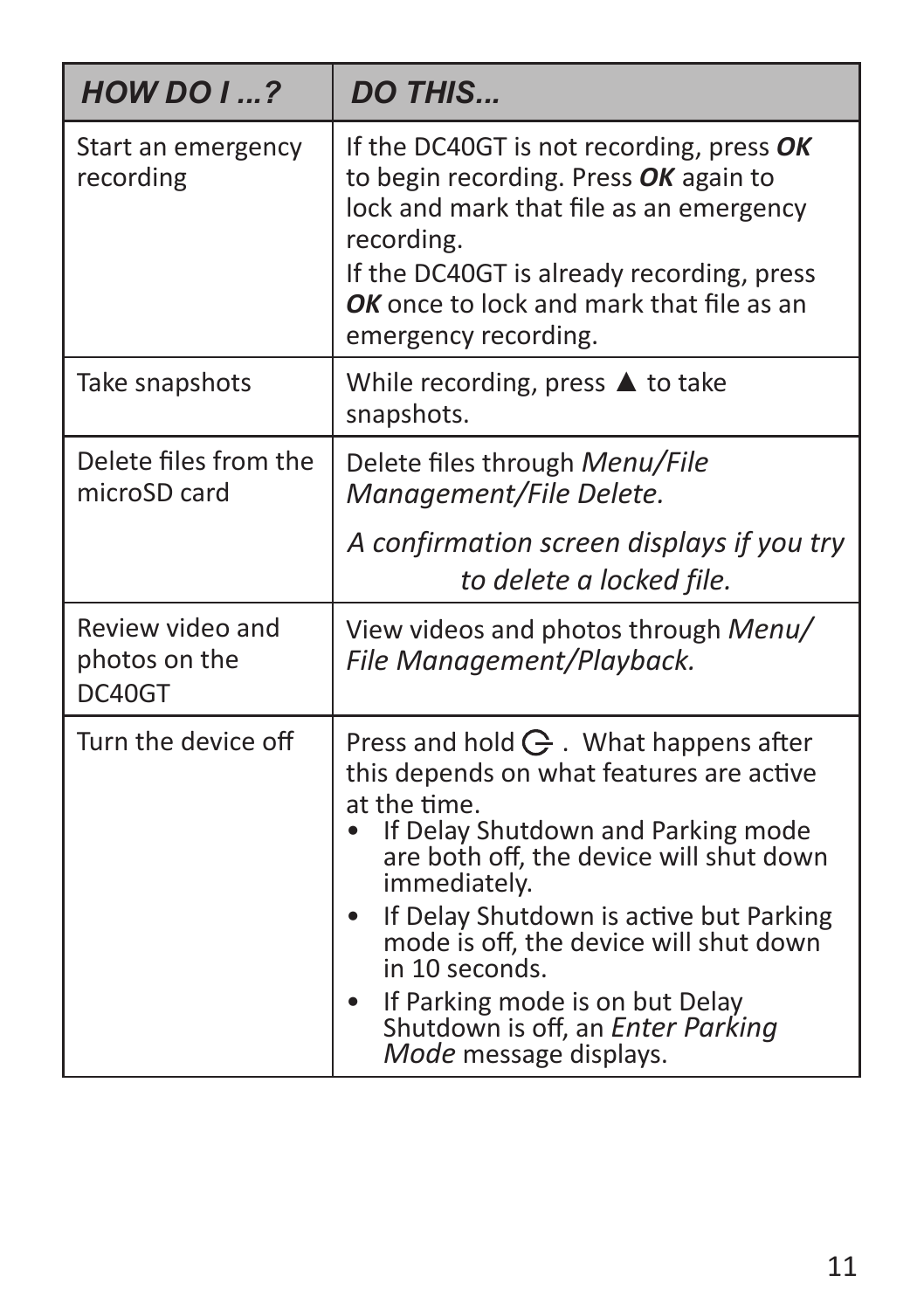| HOWDO12                                           | DO THIS                                                                                                                                                                                                                     |
|---------------------------------------------------|-----------------------------------------------------------------------------------------------------------------------------------------------------------------------------------------------------------------------------|
| Set the date and<br>time                          | The DC40GT receives date and time<br>information from the GPS satellites it<br>connects to. If there is a problem with<br>the satellite connection, set the date and<br>time manually through System Setting/<br>Date Time. |
| Lock files while<br>recording                     | While recording, press $\Delta$ to change the<br>recorded file setting to an emergency file.<br>This will lock the file and save it to the<br>Video folder in File Management.                                              |
| <b>Activate Parking</b><br>Mode                   | Select Parking Monitor or Motion<br>Detection through Menu/Function<br>Setting/Parking Mode (see page 14).                                                                                                                  |
| Save files from the<br>microSD card to<br>the PC. | 1.<br>Connect the DC40GT to the PC using a<br>miniUSB to USB cable (not included).                                                                                                                                          |
|                                                   | The PC treats the DC40GT as a<br>2.<br>removeable drive. Navigate to it and<br>locate the files you want to save.                                                                                                           |
|                                                   | 3.<br>Copy the files to your PC.                                                                                                                                                                                            |
| View recorded files<br>on the PC                  | Insert the microSD card into an adapter<br>(not included) and then insert the adapter<br>into your PC (see page 14).                                                                                                        |
| Save a red light/<br>speed camera<br>location     | While recording, press and hold $\triangle$ to<br>add the camera's GPS location to a list<br>of manually added cameras.<br>Manually set camera locations through<br>Menu/GPS Setup/My Locations.                            |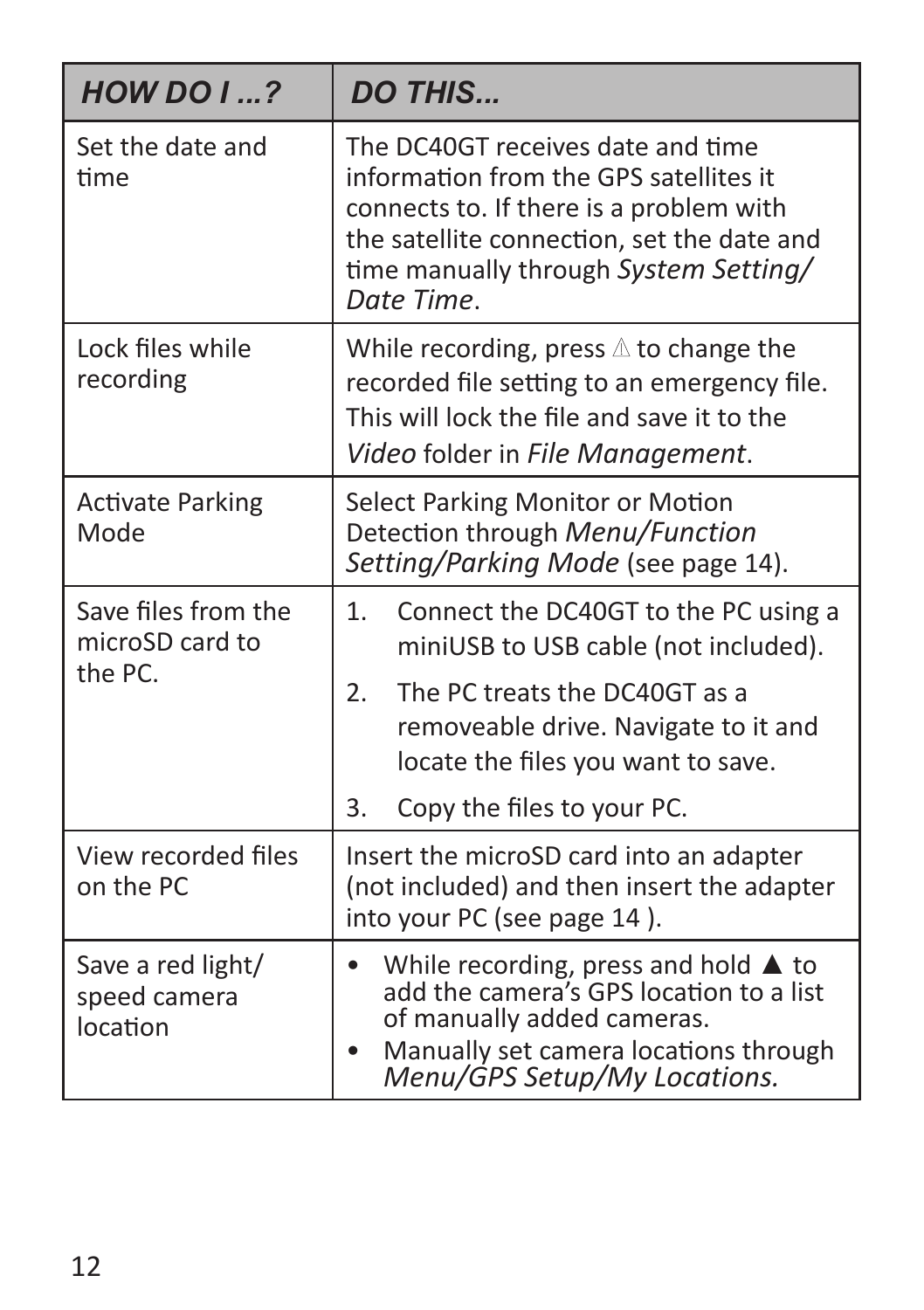# **RECORDING BASICS**

### *Automatic/Manual Recording*

You can set the DC40GT to start recording when the vehicle's engine turns on, or you can turn off that function and begin record manually. Go through the Menu system (*Menu/Video Setting/Auto Record*) to turn this function ON or OFF.

### *Emergency Recording*

At any given time, you may come across a situation such as an accident where you want to start recording. The DC40GT saves emergency files in the microSD card's Video folder. These files have a red lock icon on them when viewed using the File Management/ Playback menu.

Press *OK* (  $\land$  ) to start emergency recording if you are already recording. (Press *OK* to begin recording and then *OK* again if you are not already recording.)

#### *Deleting Recordings*

You can delete recordings through the File Management menus (*Menu/File Management*). When you select *Video* under the *File Delete* menu, thumbnails of recorded videos display. Select the video to delete and press *OK*. Confirmation screens display to verify deletion. Press *OK*; that file deletes.

#### *Emergency recordings must be deleted one at a time. Regular recordings can be deleted all at once.*

#### *Collision Detection*

You can determine how strong a collision needs to be for automatic collision detection to start. Set G-Sensor level in *Menu/Function Setting/Collision Detection.* The device saves the currently recording file to the Emergency folder as an emergency file.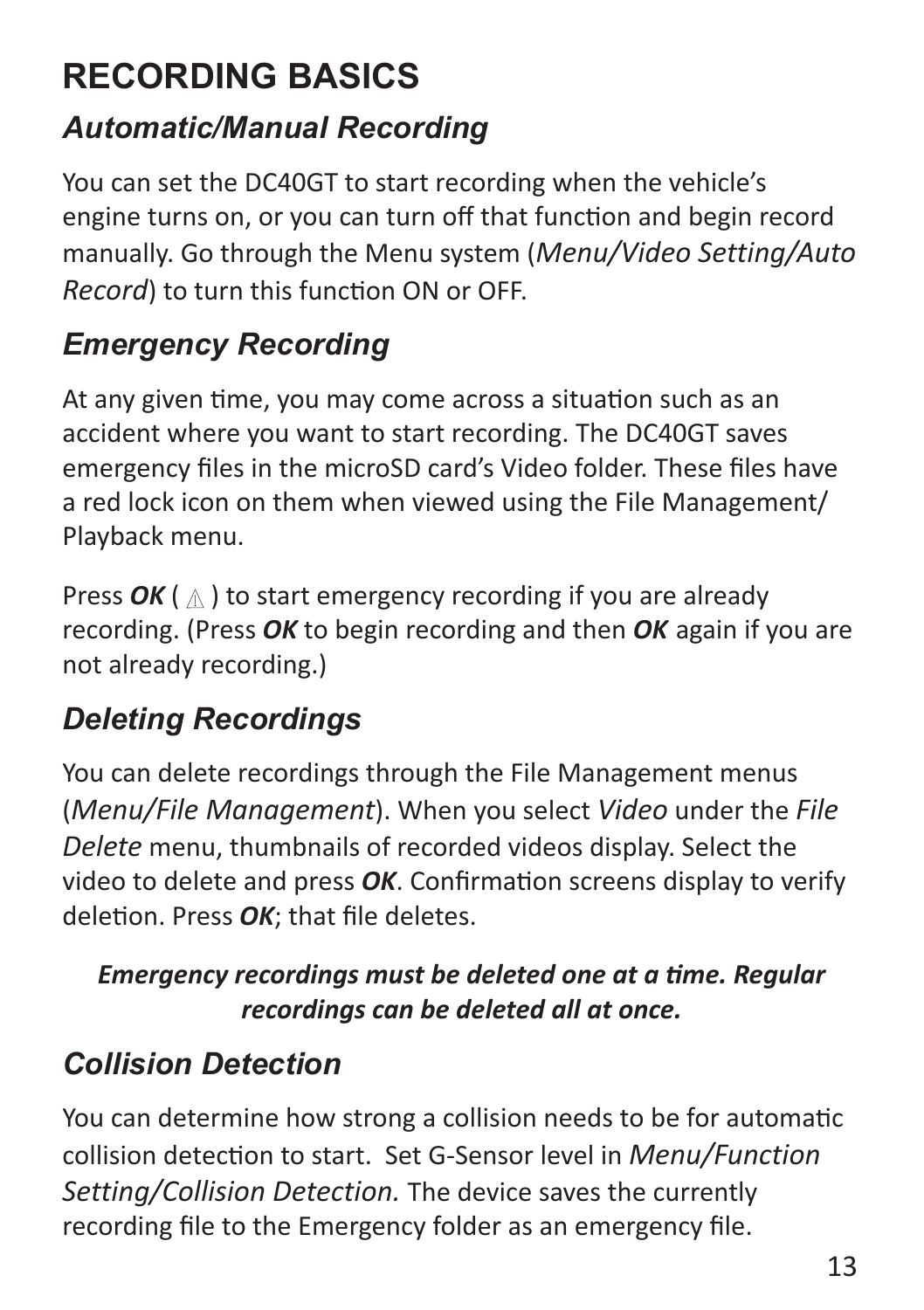Collision Detection applies to vehicles that are moving. It does not apply to vehicles in Parking mode, where the vehicle's engine is turned off and Parking mode is active.

### *Parking Mode*

Parking mode lets you set recording parameters for a parked car (*Menu/Function Setting/Parking Mode).* The Parking Mode menu provides 3 options:

- Off. Turns off Parking mode so that no recordings are triggered.
- Parking Monitor. Select this to allow collision detection for the parked vehicle. Files are saved as emergency video files in the Video folder.
- Motion Detection. Select this to allow motion detection for the parked vehicle. Files are saved as video files in the Video folder. After the vehicle engine stops (turned off), the device begins recording at that point regardless of whether or not motion is detected. Recording stops after about 10 seconds and the file becomes a reference to motion detection.

## **PLAYBACK BASICS**

#### *View on DC40GT*

Play back video files and view photos through *Menu/File Management/Playback*. The screen displays 2 folders: Video and Photo. Emergency files display in the Video folder with a red keylock icon on them. Use ▲ and ▼ to scroll through the recorded files; Press OK to view the file.

### *View on PC*

There are 2 methods to view your recorded files on a PC:

• Connect the DC40GT to your PC using a miniUSB to USB cable (not provided). View files through Windows Explorer.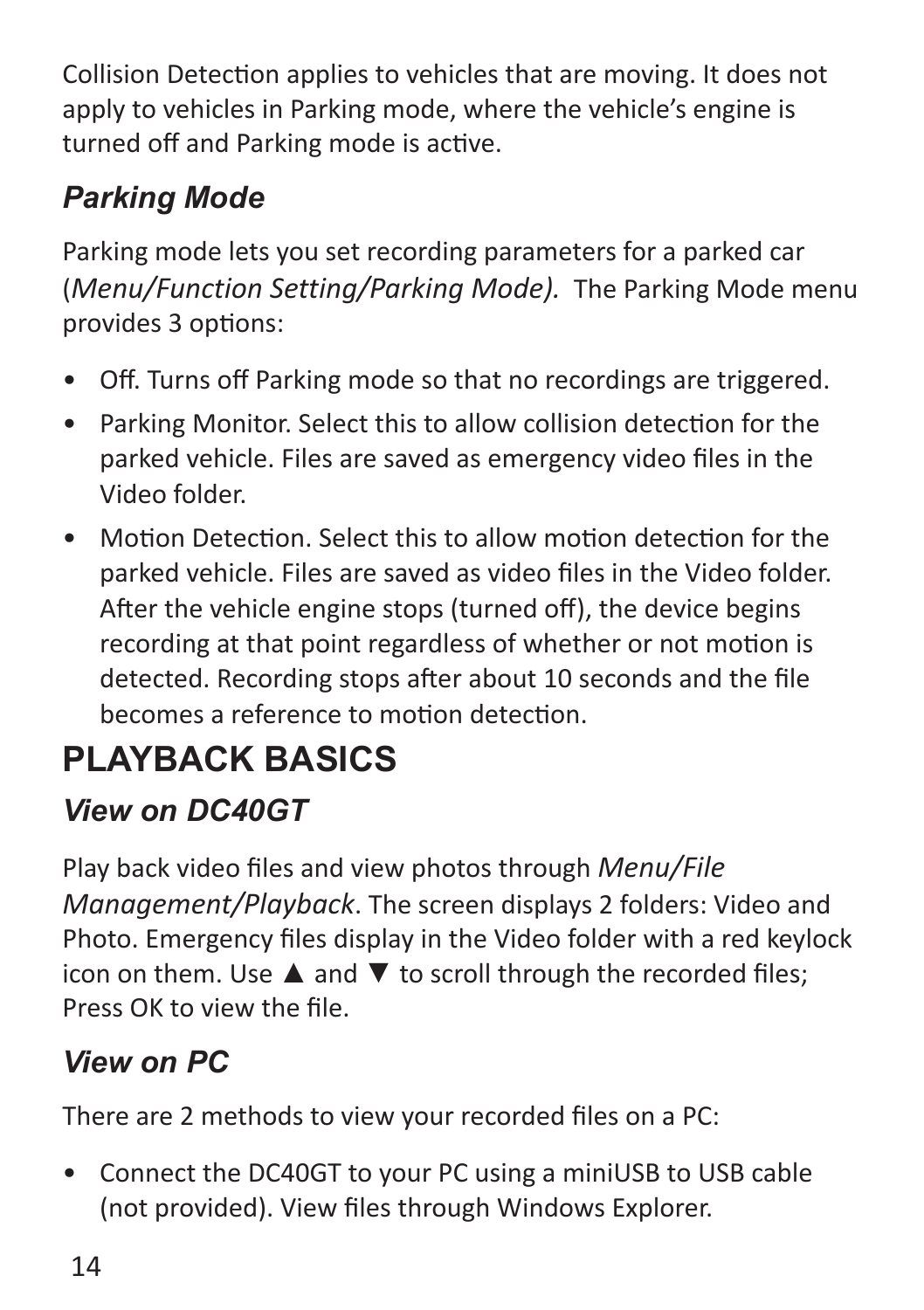• Insert the microSD card into a microSD card to USB converter. Insert the converter into your PC. View files through Windows Explorer.

## **GPS**

This feature provides the GPS location where the device is. As the vehicle moves, that position is continuously updated. When the GPS signal is received.  $\mathbb{Z}$  displays.

Press *MENU* to set the following GPS elements through the menus (*Menu/GPS Setup*).

| Satellite Setting               | Lets you adjust the time zone setting.                                                                                                                                                                                                                                                                                                                                                                                                                                                                                                      |
|---------------------------------|---------------------------------------------------------------------------------------------------------------------------------------------------------------------------------------------------------------------------------------------------------------------------------------------------------------------------------------------------------------------------------------------------------------------------------------------------------------------------------------------------------------------------------------------|
| Camera Alert                    | Adjust speed camera alert notification style<br>(Tone, Voice, or Off).                                                                                                                                                                                                                                                                                                                                                                                                                                                                      |
| Speed Unit                      | Set speed measurement to kilometers per hour<br>or miles per hour.                                                                                                                                                                                                                                                                                                                                                                                                                                                                          |
| <b>DST</b>                      | Set Daylight Saving Time to on or off.                                                                                                                                                                                                                                                                                                                                                                                                                                                                                                      |
| <b>Current Speed</b><br>Display | Turn on to show current speed on LCD screen.                                                                                                                                                                                                                                                                                                                                                                                                                                                                                                |
| Overspeed Alert<br>Tolerance    | The Overspeed Alert Tolerance adds extra<br>mph (kph) to the speed set in Overspeed Alert<br>Management. This speed buffer gives the driver<br>a little bit of a buffer while driving. Once the<br>vehicle exceeds this buffer, the device sends a<br>warning tone. For example, if Overspeed Alert<br>Management is set to 40 mph and Overspeed<br>Alert Tolerance is set to 6 mph, a warning tone<br>sounds when the vehicle is traveling at over 46<br>mph.<br>Overspeed alert buffers are 3, 6, 9, 12 mph or<br>off $(0 \text{ mph})$ . |
| My Locations                    | Manually add/delete speed cam points. Deleting<br>speed cam points only deletes the manually<br>added points in the database.                                                                                                                                                                                                                                                                                                                                                                                                               |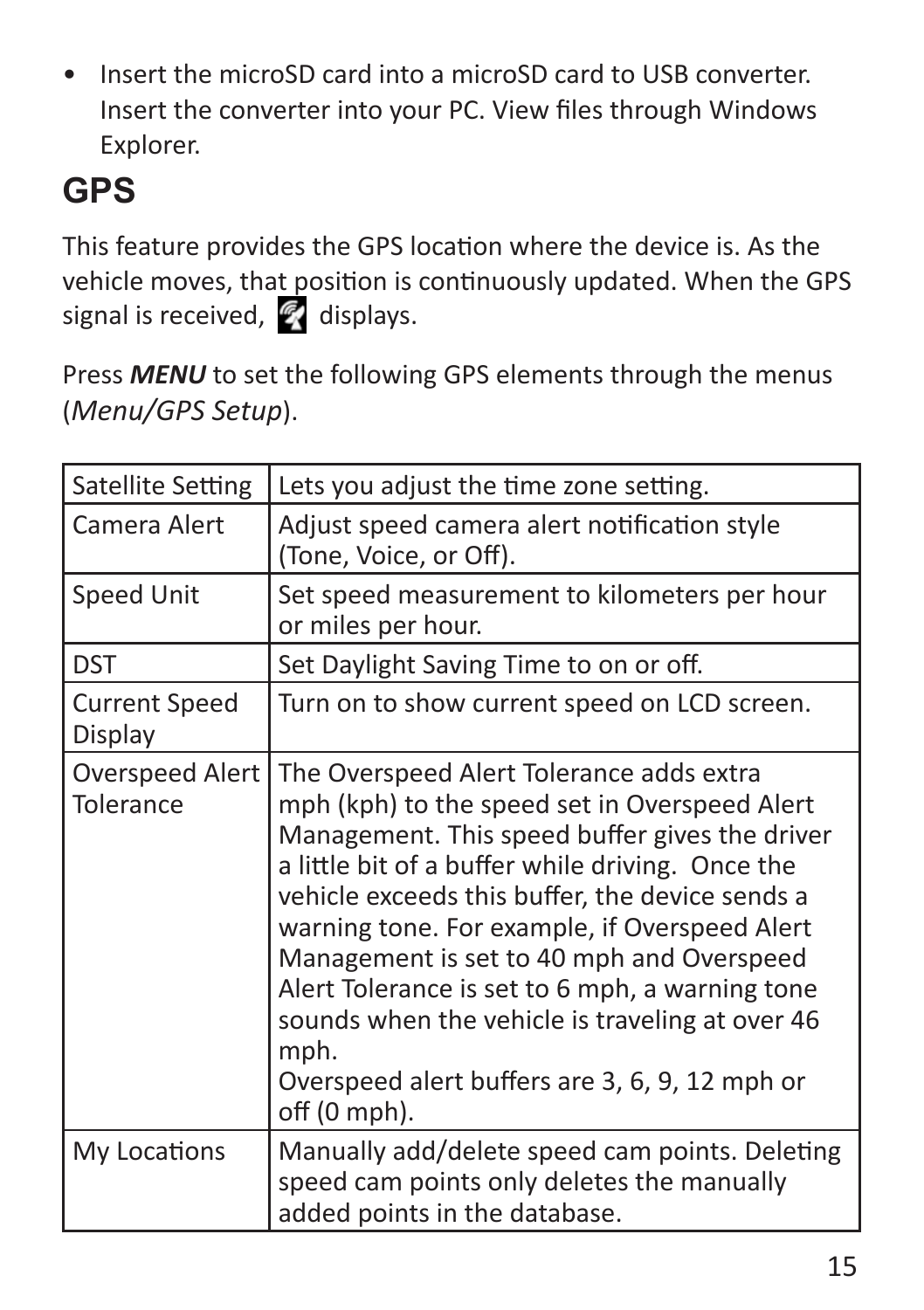Overspeed Alert Set the upper speed for the vehicle. This setting Management is the speed you want the vehicle to stay under.

### **RED LIGHT/SPEED CAMERA ALERTS**

The DC40GT has a built-in database containing red light camera and speed camera locations (points). As you approach one of these points, the device alerts you according to how the alert notification is set (*Menu/GPS Setup/Camera Alert*). Press and hold ▲ to manually add the current GPS location to the database if needed.

Delete all manually-added points from the database through *Menu/ GPS Setup/My Location.*

# **MAINTENANCE**

Use common sense when caring for your DC40GT. Be sure the lens remains clean and free of debris.

Do not leave the camera exposed to high temperatures. Remove it and store out of the heat.

Do not operate the device outside the following temperature range: 32° F ~ 140° F.

Because the camera has an internal Lithium Polymer battery, contact your local waste disposal department to dispose of it according to local laws and regulations.

Clear out unwanted recordings to free up space in your microSD card through *Menu/File Management/File Delete*.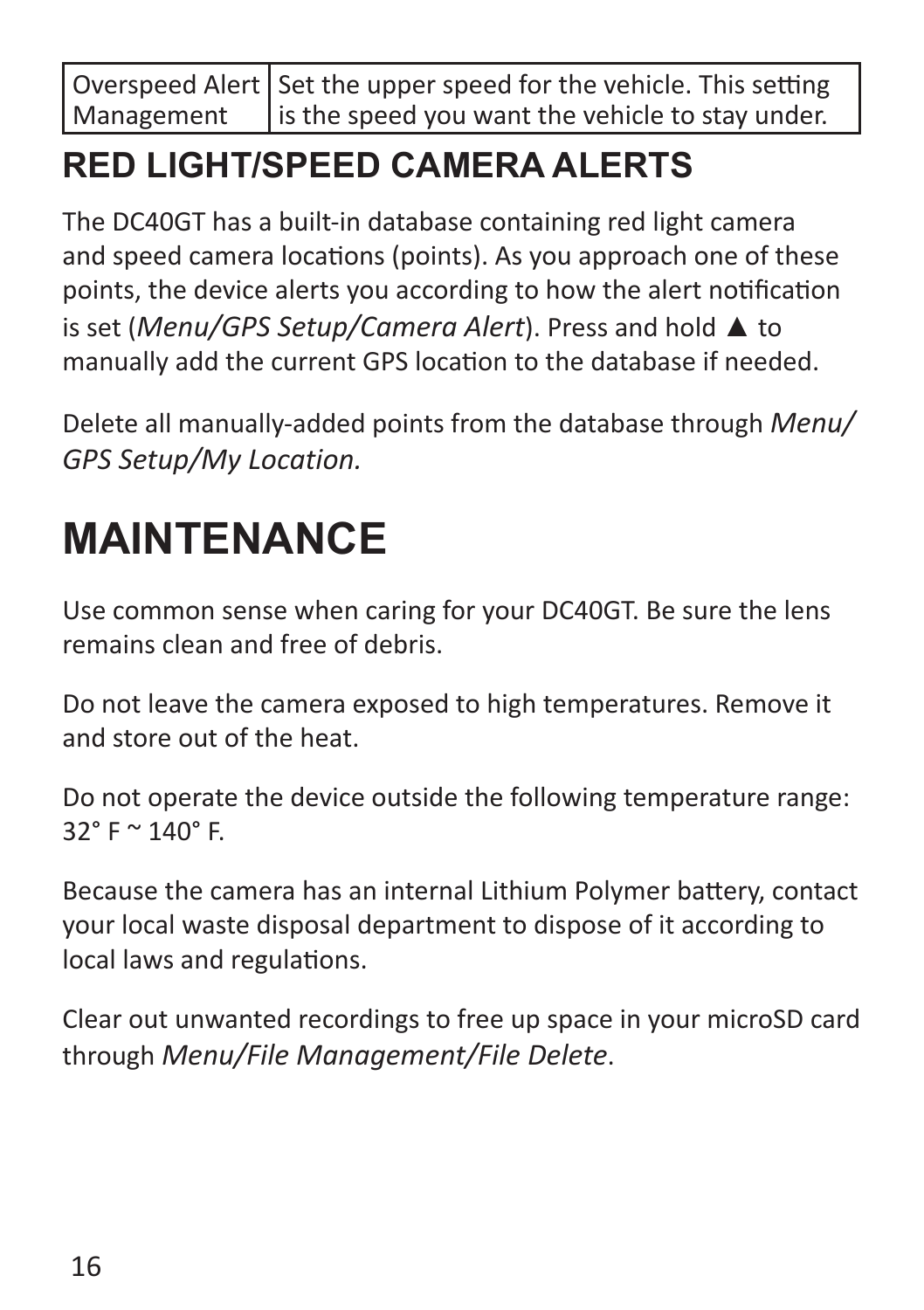# **TROUBLESHOOTING**

| If                                                                                                                   | Try this                                                                                                                                                                                                                                                                                   |
|----------------------------------------------------------------------------------------------------------------------|--------------------------------------------------------------------------------------------------------------------------------------------------------------------------------------------------------------------------------------------------------------------------------------------|
| "File Error" appears<br>when photos or<br>video are replayed.                                                        | Format card error. Reformat your MicroSD<br>card through Menu/File Management/<br>Format                                                                                                                                                                                                   |
| You cannot record<br>video or take<br>photos.                                                                        | Check the microSD card; it might be out<br>of space. Either delete files from that<br>microSD card or use a new microSD card.                                                                                                                                                              |
| Video is unclear.                                                                                                    | Clean the lens and the windshield.                                                                                                                                                                                                                                                         |
| You cannot access<br>menus.                                                                                          | If you are recording and press <b>MENU</b> , the<br>menus should display.<br>If you are still recording, press $\blacktriangledown$ to<br>stop recording.<br>Try pressing other buttons.<br>If there is no response or recording does<br>not stop, turn the unit off and back on<br>again. |
| The DC40GT locks<br>up.                                                                                              | Turn the camera off, wait a few seconds,<br>and then turn it back on.                                                                                                                                                                                                                      |
| "GPS not ready"<br>displays when trying<br>to add GPS location<br>to manually added<br>positions while<br>recording. | Go to GPS Setup and configure GPS.                                                                                                                                                                                                                                                         |

# **SPECIFICATIONS**

RAM DDR3

Screen 2.4 in. LCD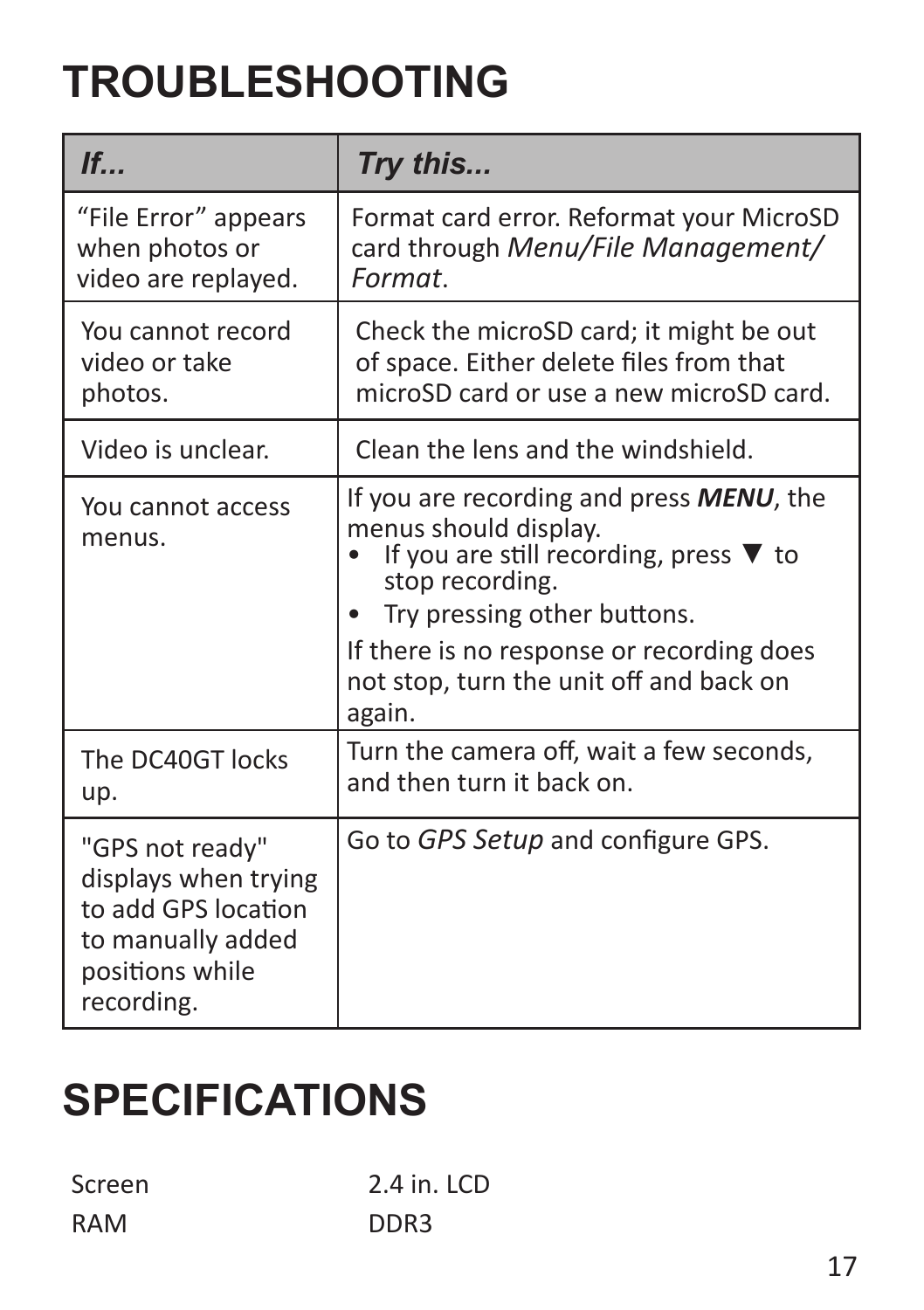| <b>Operating Systems</b><br>Supported | Windows 7/8/8.1/10<br>Mac OS 10+/LINUX (storage)                                  |
|---------------------------------------|-----------------------------------------------------------------------------------|
| Operating Temp.                       | 32° F ~ 140° F (0° C ~ +60° C)                                                    |
|                                       |                                                                                   |
| Storage Temp.                         | $-4^{\circ}$ F $\sim$ 176 $^{\circ}$ F (-20 $^{\circ}$ C $\sim$ +80 $^{\circ}$ C) |
| Size                                  | 2.44 in (L) x 2.66 in (H) x 1.38 (W)<br>62mm (L) x 67.7mm (H) x 35.2mm (W)        |
| <b>Working Humidity</b>               | $10 - 90%$                                                                        |
| Storage                               | microSD (up to 32GB), Class 10 (16G<br>microSD card included)                     |
| AV Output                             | 2.5mm (TRS)                                                                       |
| View Angle (each lens)                | 155° (wide angle)                                                                 |
| Power Supply                          | 12V Cigarette Car Charger<br>Input: 12V~24V<br>Output: DC5V/1A                    |
|                                       | • 470mAh Built-in Lithium Polymer<br>battery (30 min)                             |
| Sensor Type                           | CMOS                                                                              |
| <b>Image Sensor</b>                   | 1/3''                                                                             |
| Video Resolution                      | 1080P 30fps                                                                       |
|                                       | 60fps<br>720P                                                                     |
|                                       | 720P<br>30fps                                                                     |
| Sound Recording                       | Yes (built-in microphone)                                                         |
| Channels                              | 1                                                                                 |
| G-sensor                              | Yes                                                                               |
| GPS                                   | Yes                                                                               |
| Video Format                          | MPEG-4 in .MOV file format                                                        |
| Photo Resolution                      | 5M                                                                                |
| Video Codec                           | H.264 (avc1)                                                                      |
| Audio Codec                           | <b>WAV</b>                                                                        |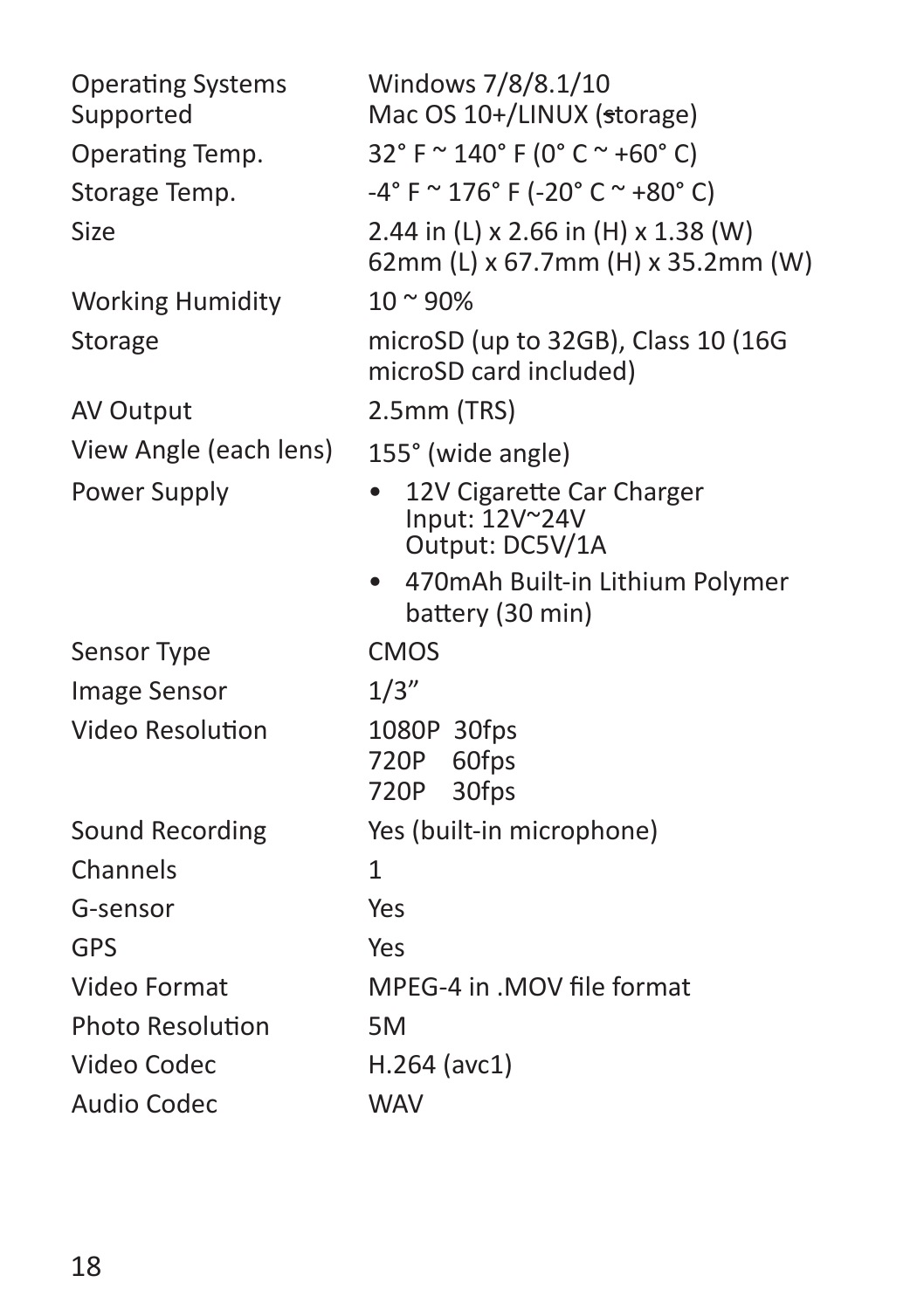## **FCC PART 15/INDUSTRY CANADA COMPLIANCE**

## *FCC Part 15 Compliance*

This device complies with part 15 of the FCC Rules. Operation is subject to the following two conditions: (1) This device may not cause harmful interference, and (2) this device must accept any interference received, including interference that may cause undesired operation.

Unauthorized changes or modifications to this equipment may void compliance with the FCC Rules. Any change or modification must be approved in writing by Uniden. Changes or modifications not approved by Uniden could void the user's authority to operate the equipment.

L'appareil est conforme aux normes d'Industrie Canada. Son fonctionnement est soumis aux deux conditions suivantes : (1) Ce dispositif ne doit pas causer d'interférences et (2), il doit pouvoir accepter les interférences, incluant celles pouvant nuire à son fonctionnement normal.

Tous les changements apportés à cet appareil, s'ils ne sont pas expressément approuvés par Uniden ou toute utilisation de celui-ci d'une autre manière que celle décrite dans ce guide peut annuler votre autorisation de le faire fonctionner.

## *IC Compliance*

This device complies with Industry Canada license-exempt RSS standard(s). Operation is subject to the following two conditions: (1) this device may not cause interference, and (2) this device must accept any interference, including interference that may cause undesired operation of the device.

Changes or modifications not expressly approved by the party responsible for compliance could void your authority to operate the equipment.

Cet appareil est conforme aux normes RSS exemptes de licences d'Industrie Canada. Son fonctionnement est soumis aux deux conditions suivantes : (1) cet appareil ne doit pas causer d'interférences nuisibles et (2), il doit pouvoir accepter les interférences, incluant celles pouvant nuire à son fonctionnement normal.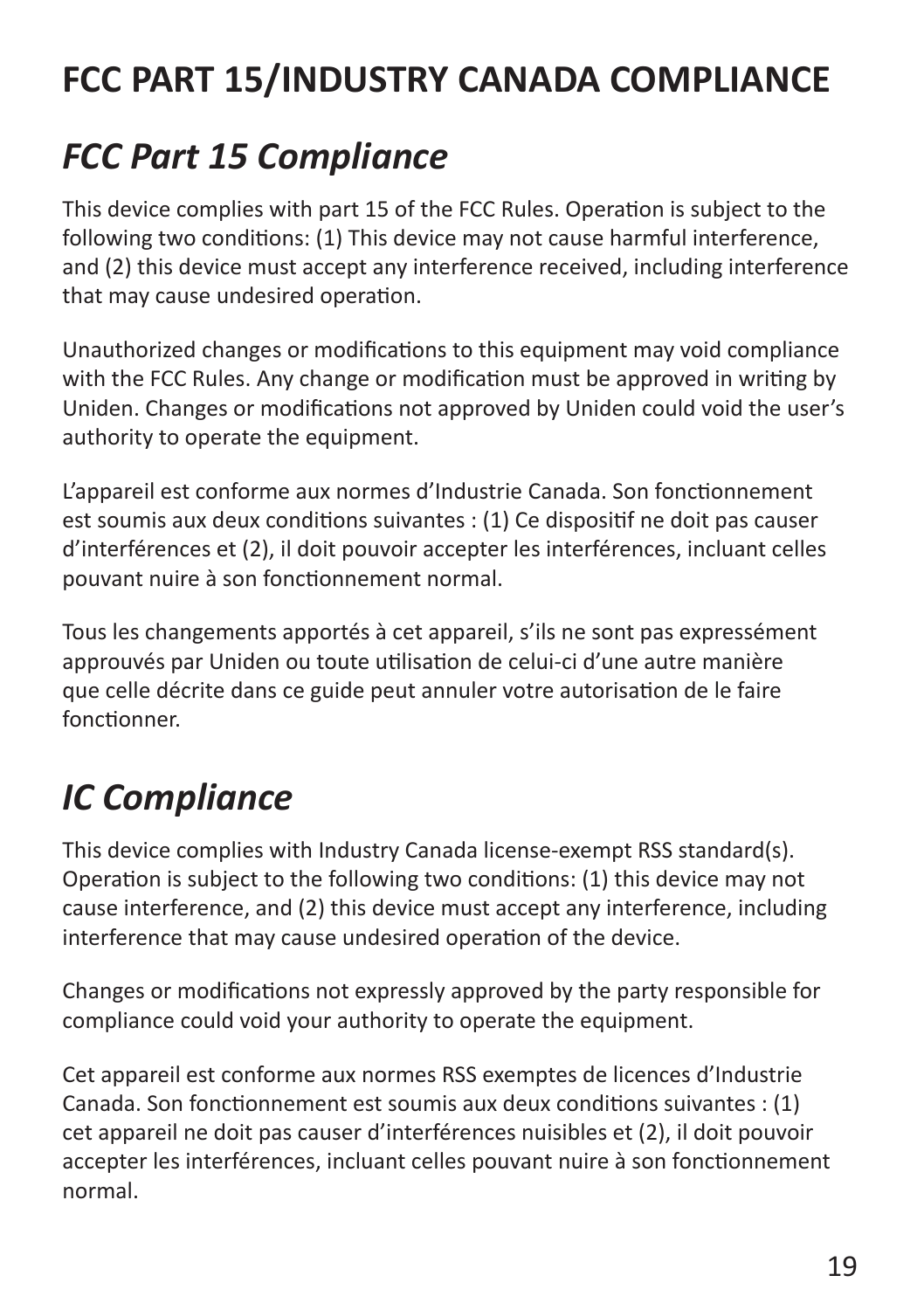Tout changement ou modification non approuvé expressément par la partie responsable pourrait annuler le droit à l'utilisateur de faire fonctionner cet équipement.

### **ONE-YEAR LIMITED WARRANTY**

**Important: Save your receipt! Evidence of original purchase is required for warranty service.**

WARRANTOR: Uniden America Corporation ("Uniden") ELEMENTS OF WARRANTY: Uniden warrants, for one year, to the original retail owner, this Uniden Product to be free from defects in materials & craftsmanship with only the limitations or exclusions set out below.

WARRANTY DURATION: This warranty to the original user shall terminate & be of no further effect 12 months after the date of original retail sale. The warranty is invalid if the Product is (A) damaged or not maintained as reasonable or necessary, (B) modified, altered, or used as part of any conversion kits, subassemblies, or any configurations not sold by Uniden, (C) improperly installed, (D) serviced or repaired by someone other than an authorized Uniden service center for a defect or malfunction covered by this warranty, (E) used in any conjunction with equipment or parts or as part of any system not manufactured by Uniden, or (F) installed or programmed by anyone other than as detailed by the owner's manual for this product.

STATEMENT OF REMEDY: In the event that the product does not conform to this warranty at any time while this warranty is in effect, warrantor will either, at its option, repair or replace the defective unit & return it to you without charge for parts, service, or any other cost (except shipping & handling) incurred by warrantor or its representatives in connection with the performance of this warranty. Warrantor, at its option, may replace the unit with a new or refurbished unit.

THE LIMITED WARRANTY SET FORTH ABOVE IS THE SOLE & ENTIRE WARRANTY PERTAINING TO THE PRODUCT & IS IN LIEU OF & EXCLUDES ALL OTHER WARRANTIES OF ANY NATURE WHATSOEVER, WHETHER EXPRESS, IMPLIED OR ARISING BY OPERATION OF LAW, INCLUDING, BUT NOT LIMITED TO ANY IMPLIED WARRANTIES OF MERCHANTABILITY OR FITNESS FOR A PARTICULAR PURPOSE. THIS WARRANTY DOES NOT COVER OR PROVIDE FOR THE REIMBURSEMENT OR PAYMENT OF INCIDENTAL OR CONSEQUENTIAL DAMAGES. Some states do not allow this exclusion or limitation of incidental or consequential damages so the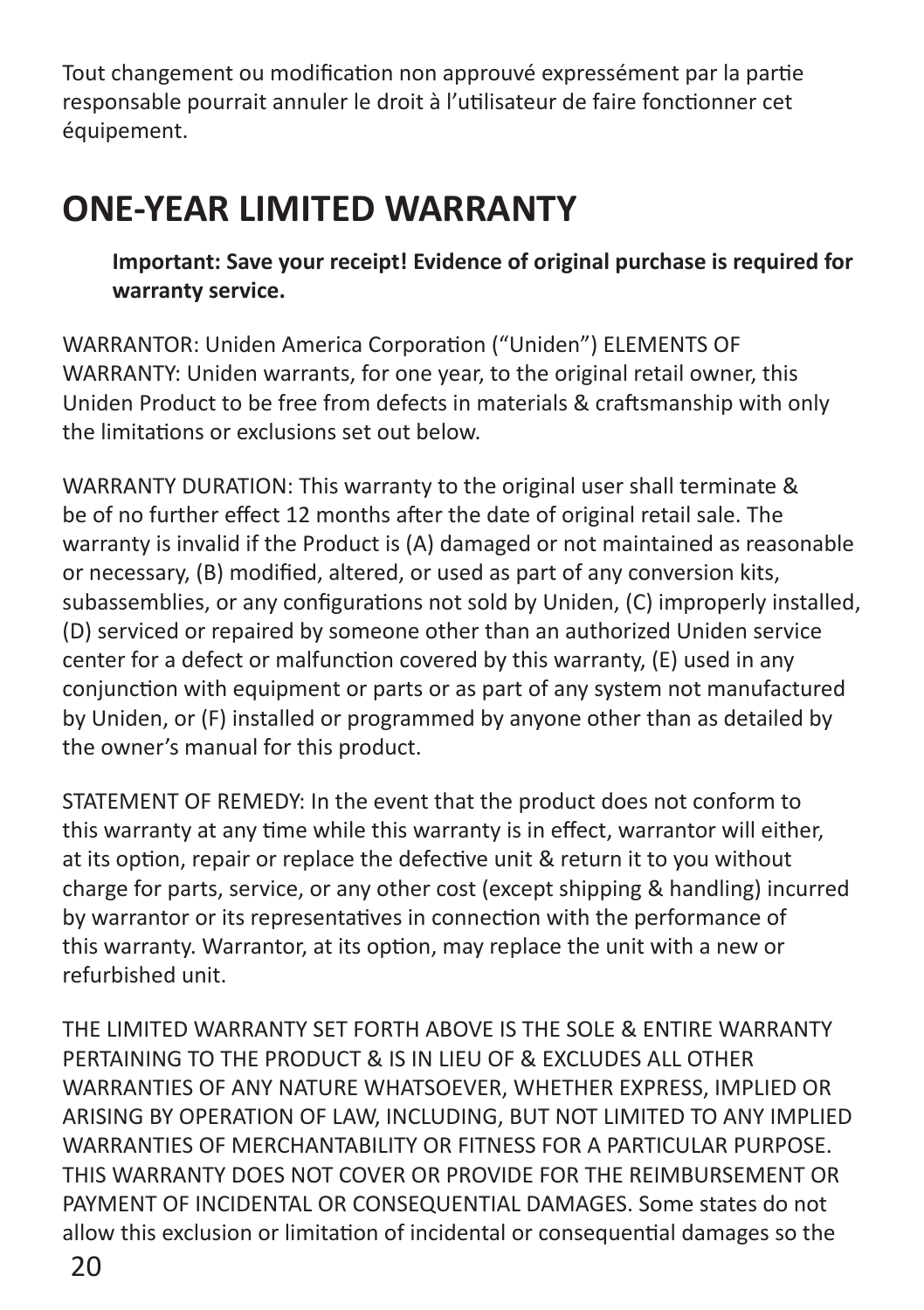above limitation or exclusion may not apply to you.

LEGAL REMEDIES: This warranty gives you specific legal rights, & you may also have other rights which vary from state to state. This warranty is void outside the United States of America & Canada.

PROCEDURE FOR OBTAINING PERFORMANCE OF WARRANTY: If, after following the instructions in the owner's manual you are certain that the Product is defective, pack the Product carefully (preferably in its original packaging). The Product should include all parts & accessories originally packaged with the Product. Include evidence of original purchase & a note describing the defect that has caused you to return it. The Product should be shipped freight prepaid, by traceable means, to warrantor at:

Uniden America Service C/O Saddle Creek 743 Henrietta Creek Rd., Suite 100 Roanoke, TX 76262